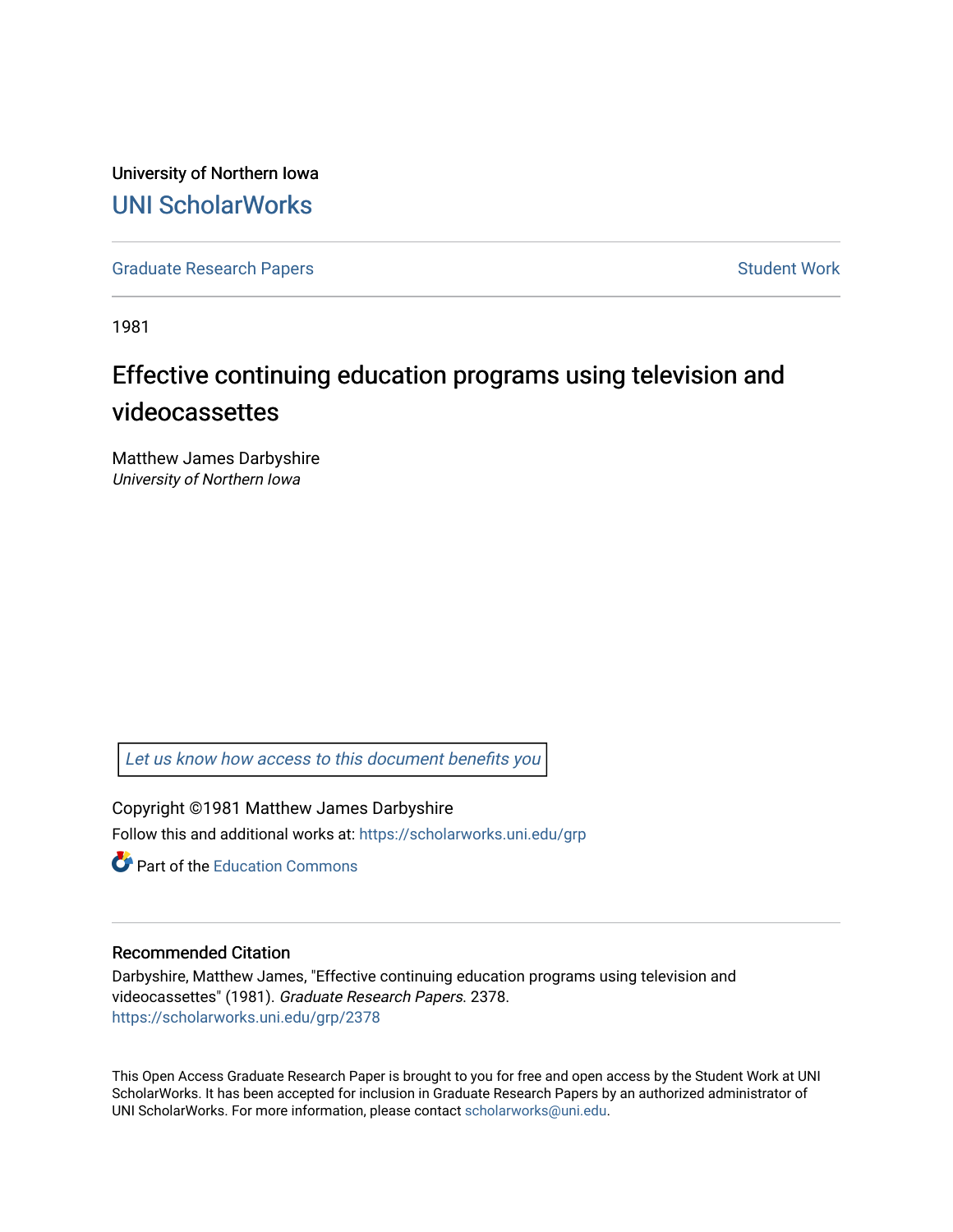## Effective continuing education programs using television and videocassettes

## Abstract

Television has become a change agent. Its programing is designed to cause specific changes such as buying habits, and its intrusion into American life has contributed to changes in our life style. Technological change is widening televisions' potential program options and producers, through cabletelevision access channels and the videocassette.

This open access graduate research paper is available at UNI ScholarWorks: <https://scholarworks.uni.edu/grp/2378>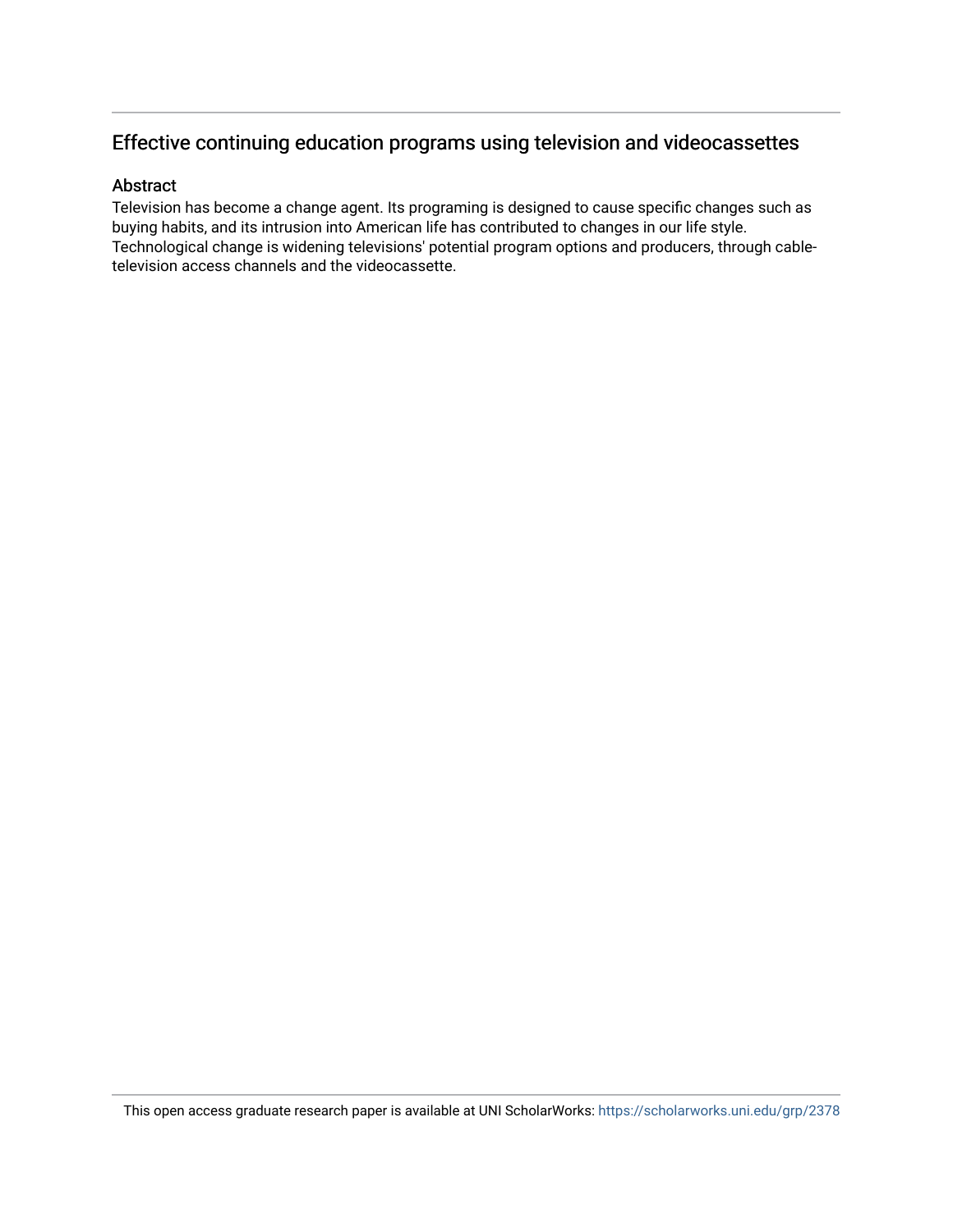## EFFECTIVE CONTINUING EDUCATION PROGRAMS USING TELEVISION AND VIDEOCASSETTES

A Research Paper Submitted to The Department of Curriculum and Instruction In Partial Fulfillment of the Requirements for the Degree Master of Arts in Education

 $\mathbb{R}$ 

UNIVERSITY OF NORTHERN IOWA

by

Matthew James Darbyshire

May 8,1981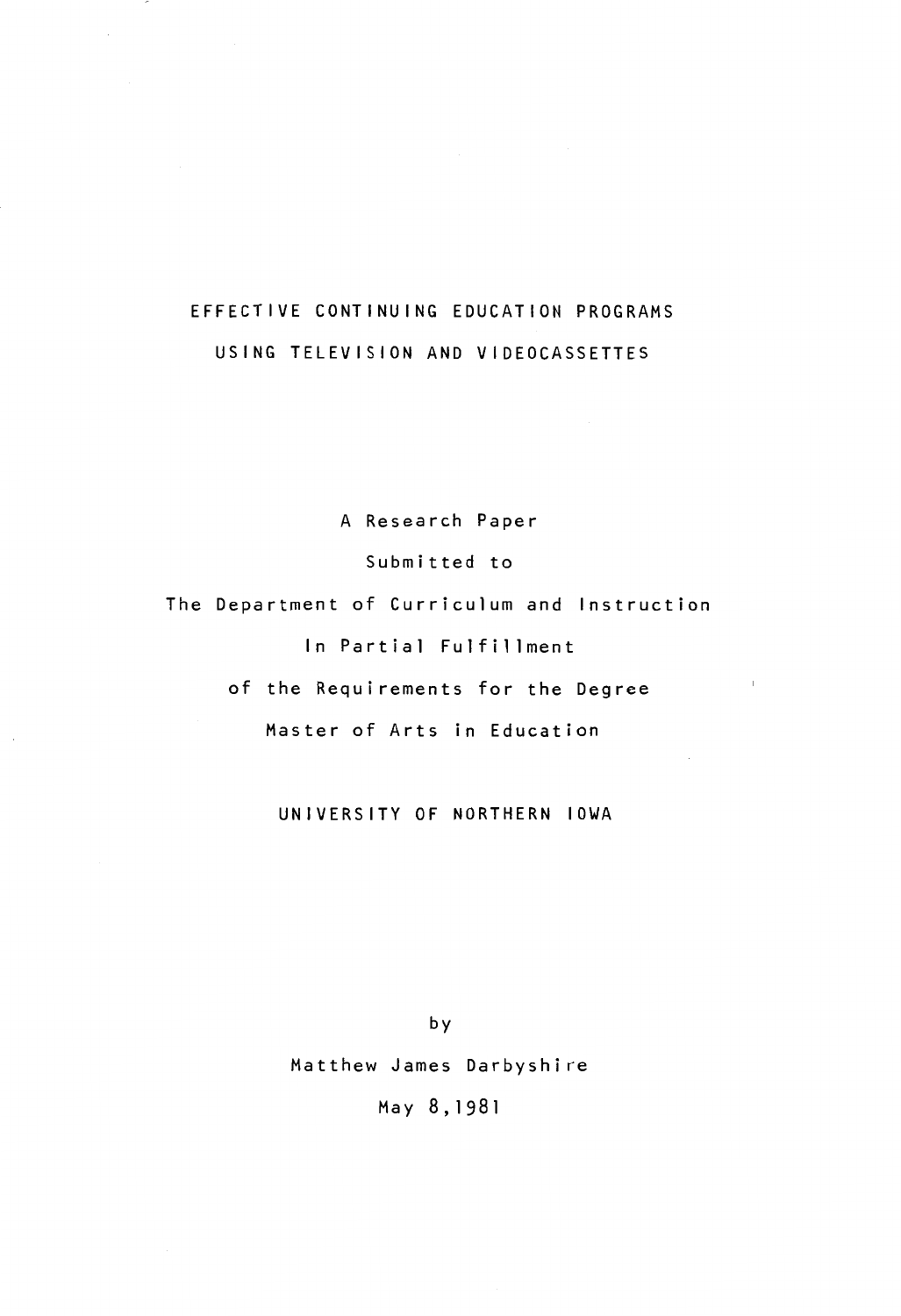This Research Paper by: Matthew James Darbyshire

## Entitled: EFFECTIVE CONTINUING EDUCATION PROGRAMS USING TELEVISION AND VIDEOCASSETTES

has been approved as meeting the research paper requirement for the Degree of Master of Arts in Education.

 $\frac{5}{\sqrt{2}}$   $\frac{5}{\sqrt{2}}$ 

Roger A. Kueter

**15 Fector of Research Paper** 

Gary Braman

Reader of Research Paper Roger A. Kueter

Graduate Faculty Advisor

Date Received

Head, Department of Curriculum and Instruction

 $5/12/8/$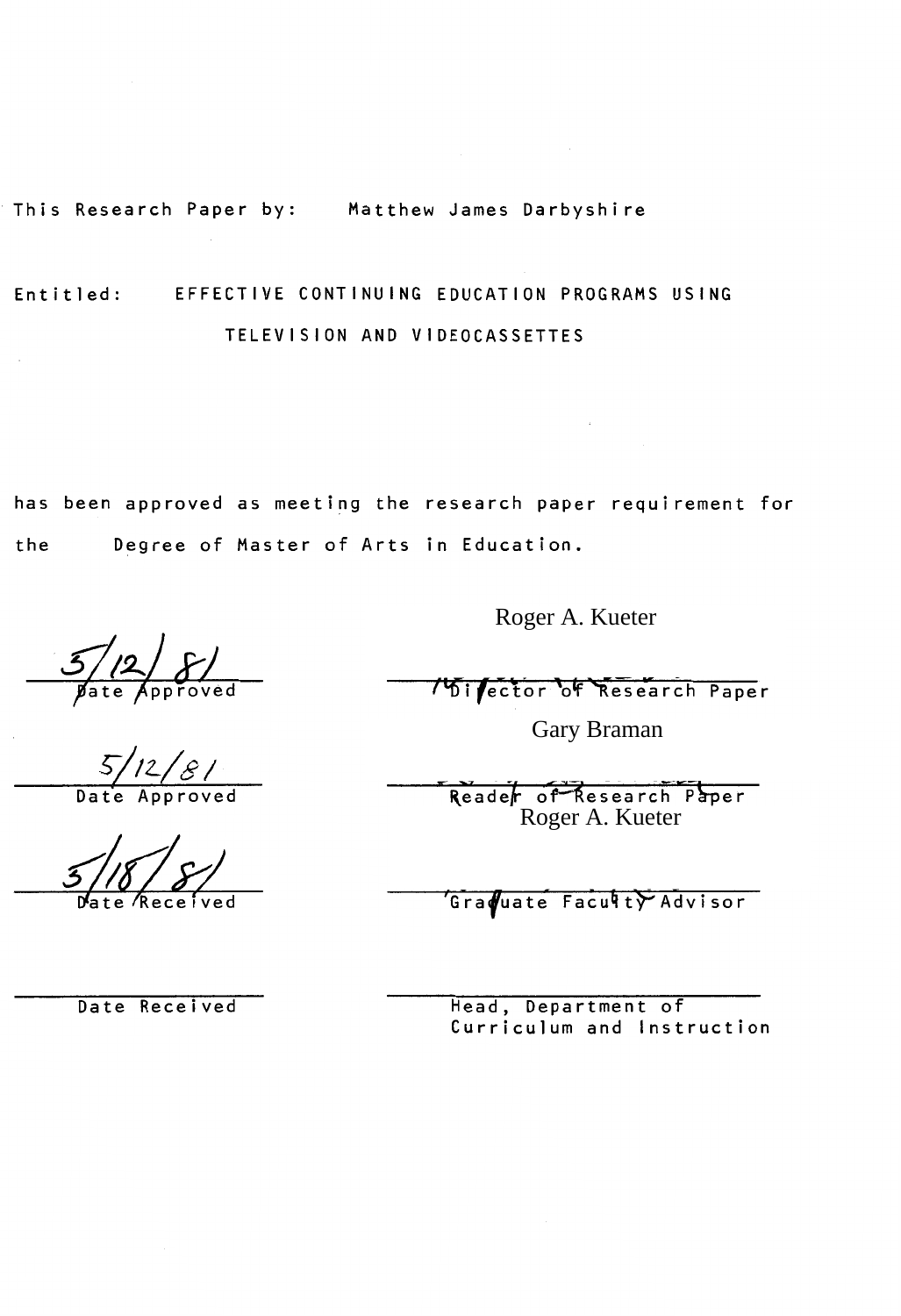#### CHAPTER l

#### INTRODUCTION

Television has become a change agent. Its programing is designed to cause specific changes such as buying habits, and its intrusion into American life has contributed to changes in our life style. Technological change is widening televisions' potential program options and producers, through cable-television access channels and the videocassette.

Commercial interests developed television as an entertainment tool to capture the attention of the viewer and then to present the product to be sold. This process has become more sophisticated as production methods and technology improved. Commercial television has been very successful. It has changed the viewer's habits and home life. As an example, compare home design before and after 1950. The front porch became a casuality of increased television viewing, as people moved inside to rooms that were designed for television viewing. In American homes the most frequently used room has the television in it, and the furniture in that room is oriented around a television receiver. Television became the primary communicator of information, cultural trends, and fashion styles for the American people.

Television's use by formal education lagged behind the commercial sector's use of television. It was viewed as a way to overcome teacher shortages and educate the general puble, Large school systems established their own broadcasting stations. Colleges and universities offered courses for credit on television. Most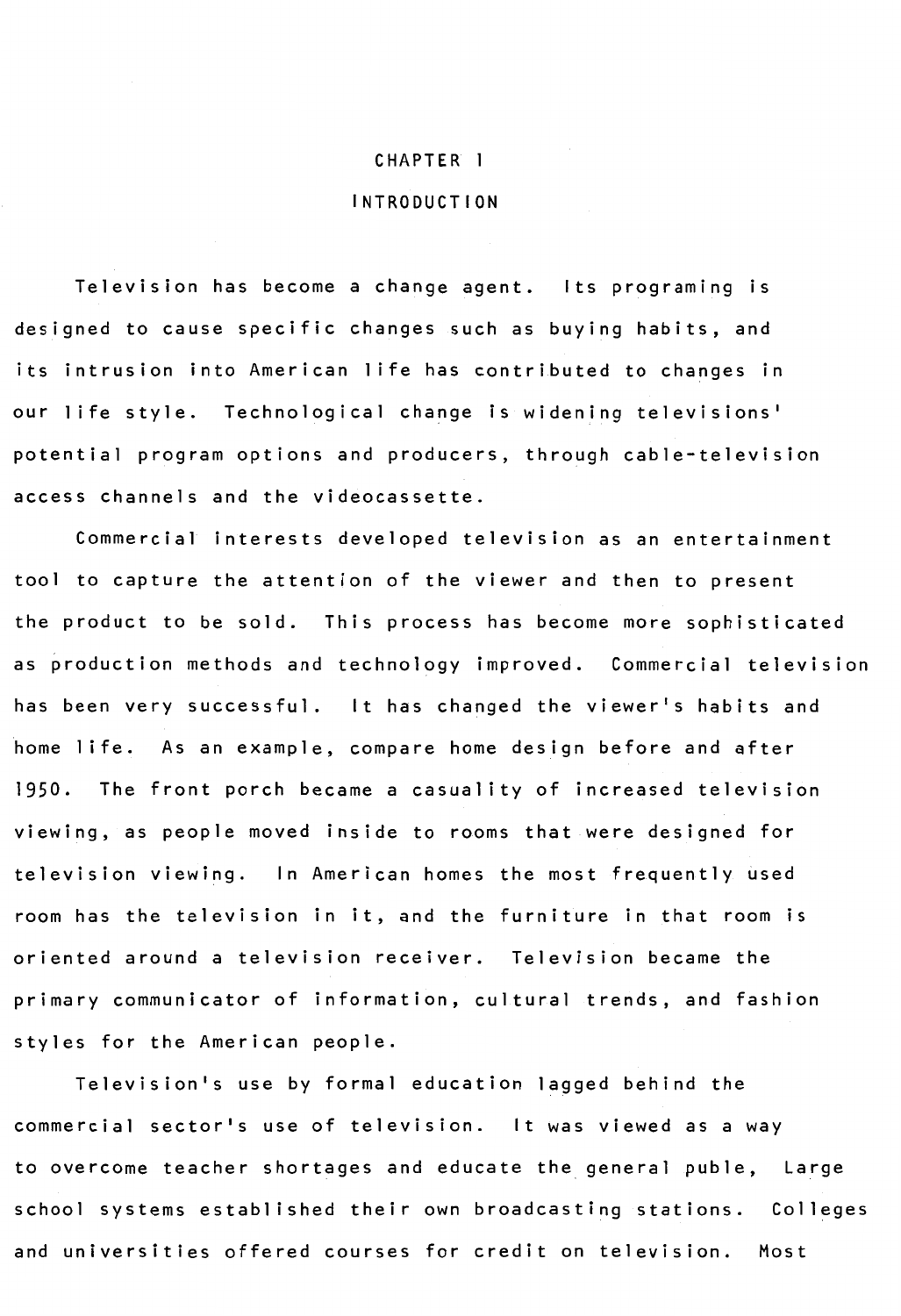of these ventures failed because of a limited audience appeal, fluctuating funding, and a lack of conclusive evidence that television teaching was superior to the live instructor. The programing philosophy evolved to one that would appeal to a broader audience by using interesting, informative programs. Educational programs for the classroom have become supporting and enriching for use by the instructor rather than a replacement of the instructor.

The development of videotape greatly affected commercial and educational broadcasting, and sparked interest in the business sector. Industry was developing traditional training programs for employee education and improvement. Videotape offered an efficient way to piece together programs and preserve them for repeated presentation. The further development of portable equipment and the videocassette have only broadened the uses of television in industry and the other sectors.

The current trend is to increased television usage by all interests; advertising, education and business. The videocassette technology and competition among the manufacturers are making videocassette playback machines economically feasible at all levels of business and education and in many consumer households.

A factor which unifies all the producers of television programing is the desire to communicate. Advertising, education and business interests want their target audiences to learn and retain the information that is presented. Effectove communication with the viewer is the result of planning. Good planning involves research, knowledge, direction, and objectives. A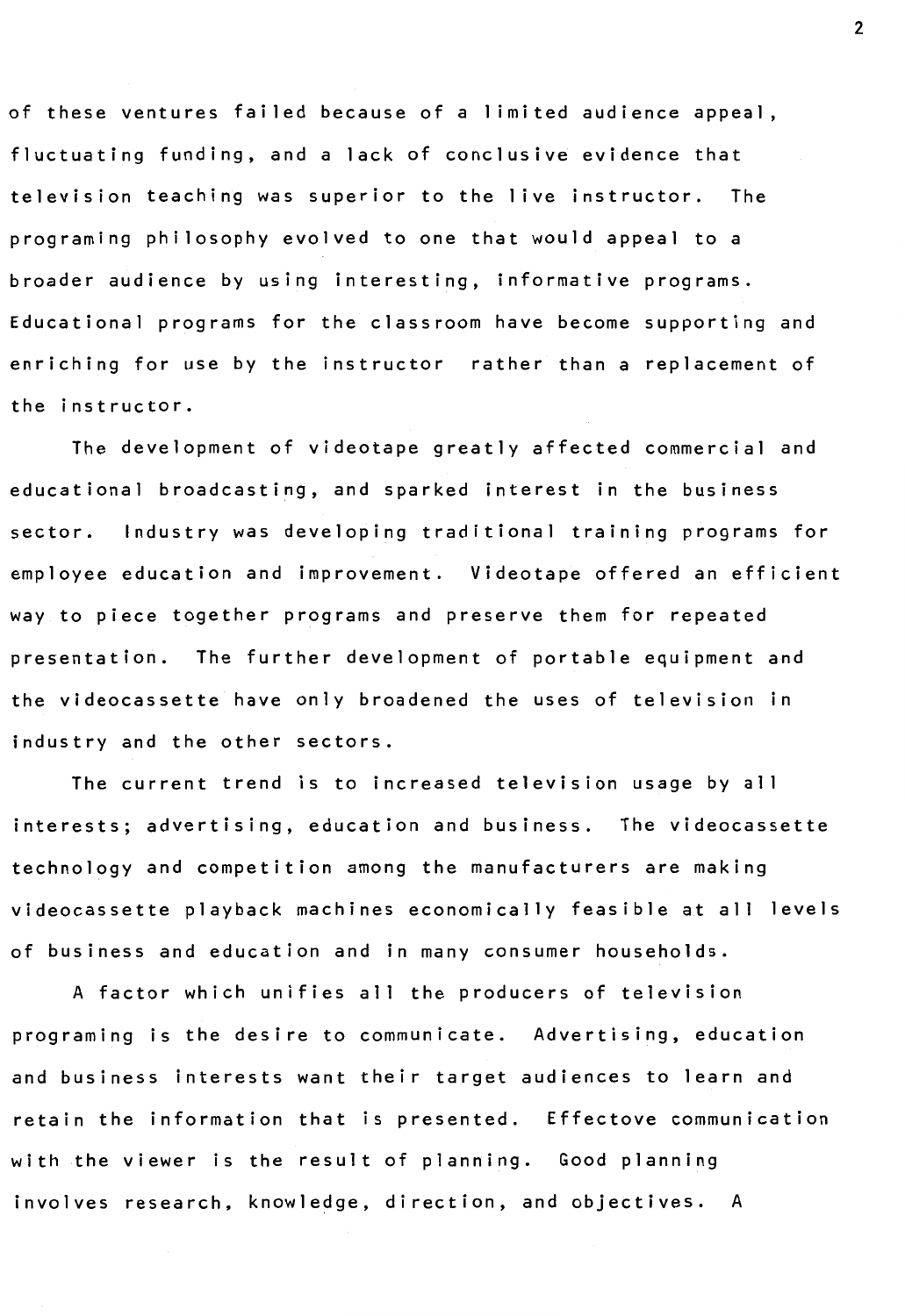communication model and production planning principles provide the guidelines for designing an effective communication.

Advertising, business, and education use television extensively to communicate to their audiences. Further discussions of communication and planning will omit one of them and combine the other two. This paper will attempt to present research and production planning discussions concerning television communications that are intended to impart knowledge or are educational in purpose. It will not be concerned with television that is designed for attitude change, such as advertising and entertainment programs.

The videocassette, as a major innovation, is increasing the television usage by business and education in their continuing education programs. It is the purpose of this paper to examine the research about continuing education and educational television in order to combine the effective elements of both, and discuss how this combination could be applied with communication theory and production planning principles to design continuing education programs on videocassette.

The terminology of television is confusing since each area that is involved with it applies its own definitions to it. The definitions that follow are intended to be explanatory for their application in this paper.

Continuing Education. Job related education, experience, workshops, and travel encouraged or sponsored by educational and business organizations to further train their menbers and thus improve the output of that organization.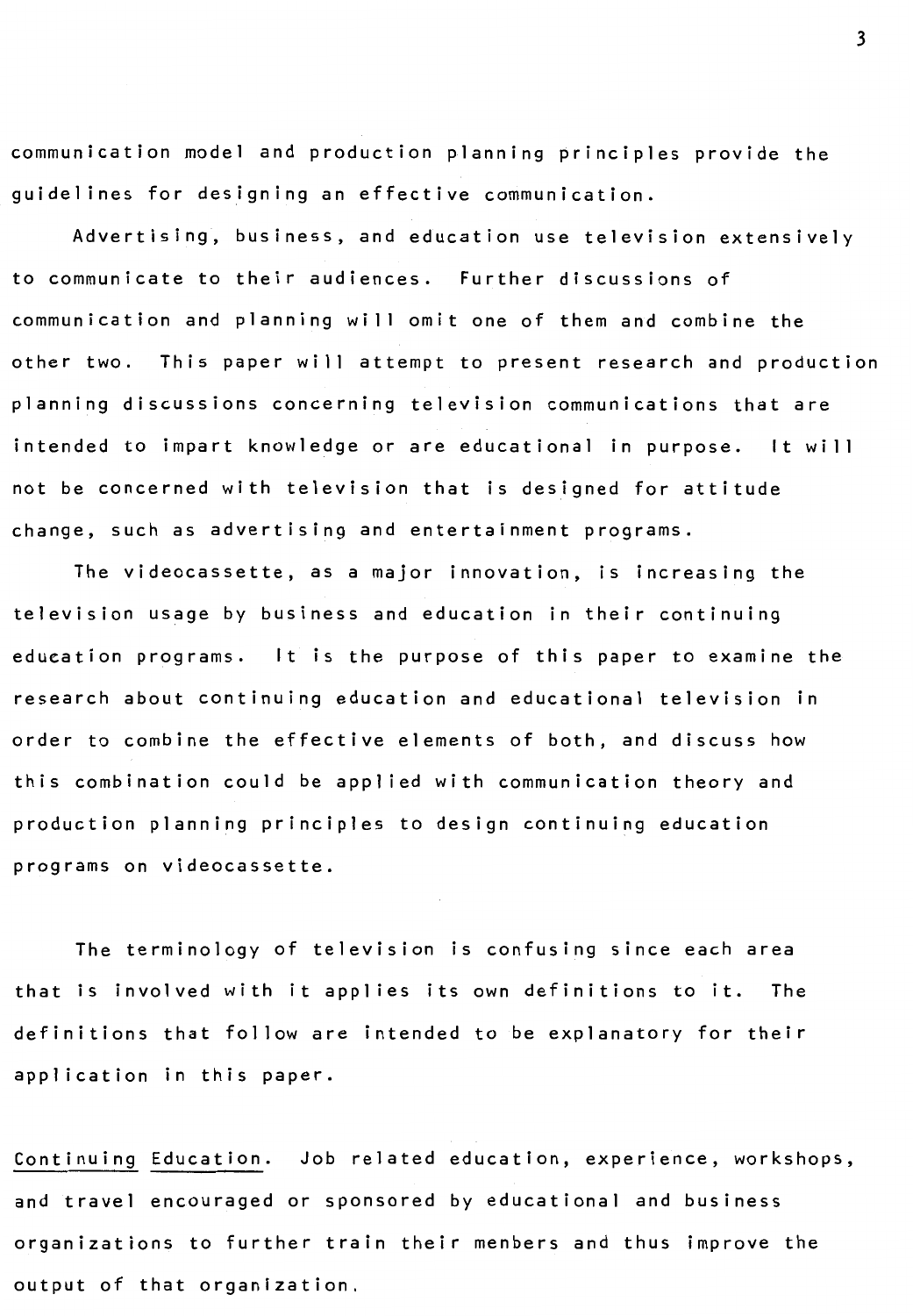Videotape. A medium on which both a television picture and an accompanying audio signal are recorded on a magnetic tape for storage and repeated use when played on a machine designed to decode those magnetic signals and project them on a television screen.

Videocassette. Videotape that is packaged in a plastic case, transported on two reels and handled only by the machine during all functions, record, play, fast-forward or rewind. The most common videocassette formats include  $3/4$ " U-matic,  $1/2$ " Betamax, and  $1/2$ <sup>11</sup> VHS (video home system).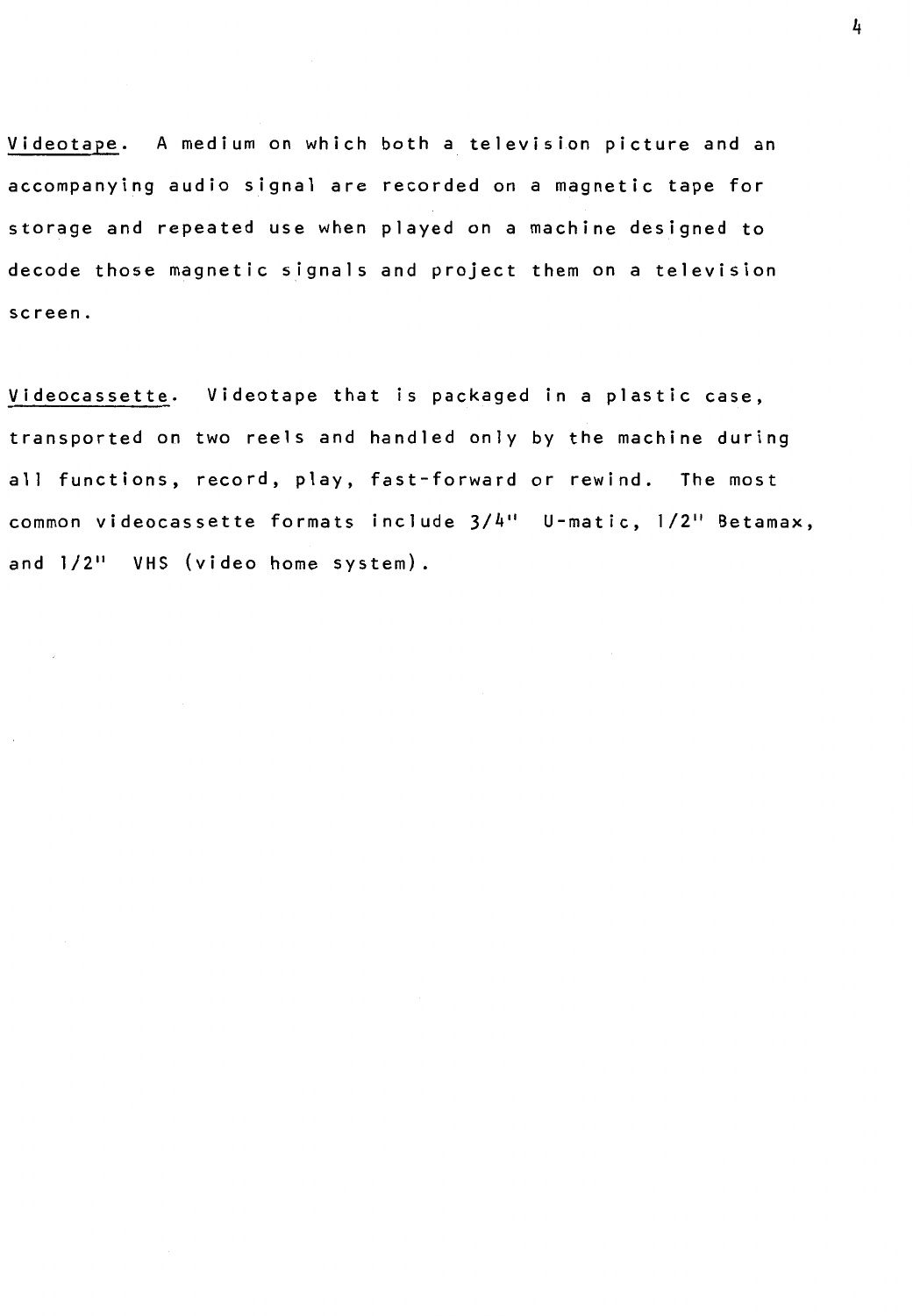#### CHAPTER 11

### REVIEW OF LITERATURE

Televised Instruction. Teaching by television was experimented with in the mid-1930's at the State University of Iowa (University of Iowa), Iowa City, Iowa. Television began to develop rapidly after World War II. Commercial interests applied for most of the available channels in the late 1940's. Educational interests were not promoted until a committee of educators representing several educational groups was formed. The Joint Council on Educational Television (Gordon, 11,p.17) appealed to the Federal Communications Commission (FCC) in 1952 to reserve a segment of the remaining television channels in all areas of the country provided that the licenses were applied for within a certain time period.

In the early days of educational television local school districts and colleges operated their own stations. The Des Moines Public Schools operated their own channel for the schools in their district (Diamond, 7,p.192) for about ten years. Iowa State University in the early 1950's was one of the first stations in the country to offer televised courses to the public for credit. (Meaney, 15,p.7)

Production funding was always a problem. The Federal government provided little or no assistance in those early days. The Ford Foundation was the benefactor of early educational television. (Gordon, 11,p.22) That foundation has contributed about 300 million dollars to educational television efforts since 1950.(Wood, 18,p.39) That money bought equipment, sponsored research and financed many program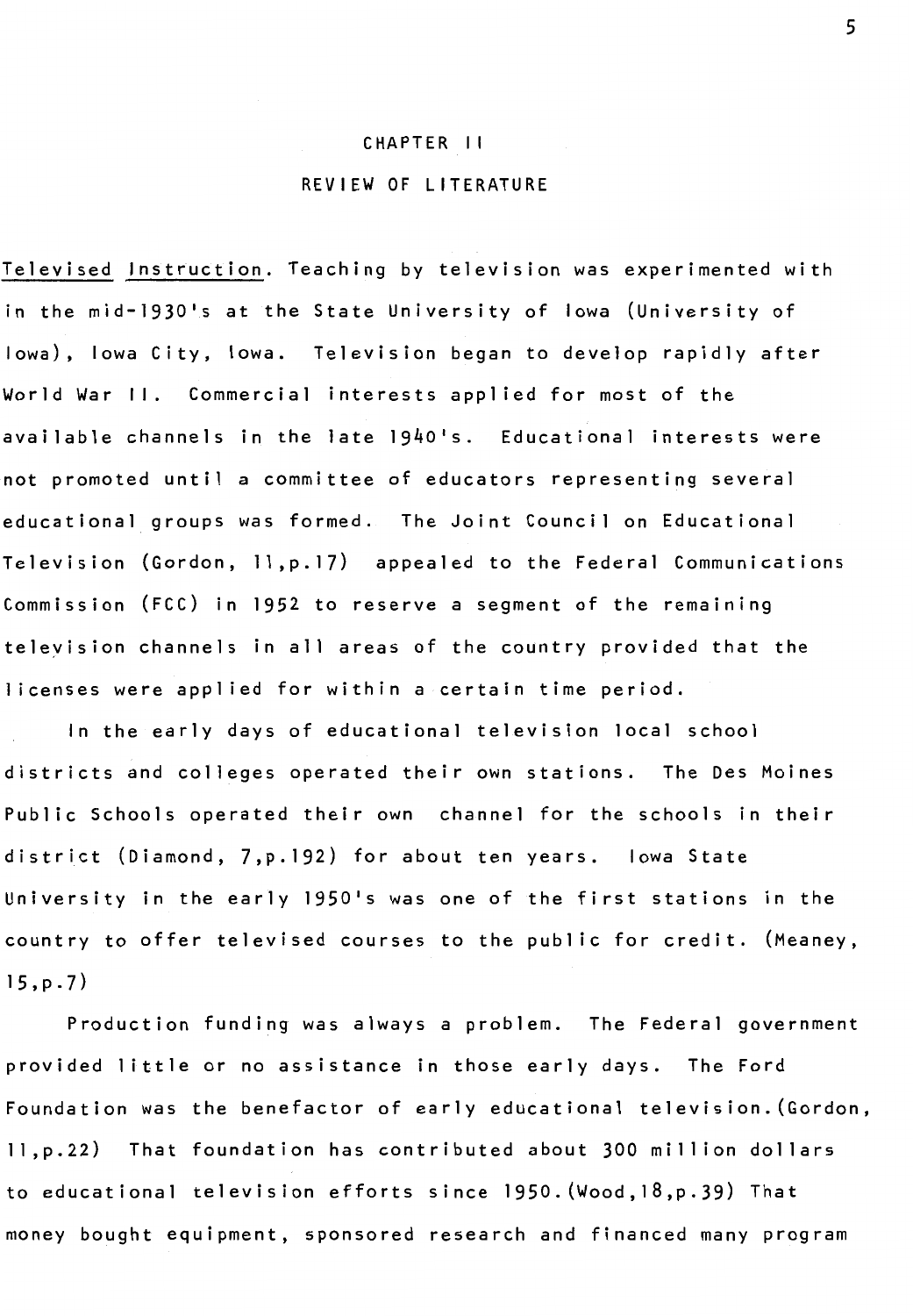series, and set up distribution systems.

The type of programing that was offered in those early days of educational television was similar to formal classroom instruction. It was basically a talking face that lectured an entire course. Teachers in the receiving classroom mainly tried to answer student's questions and gave tests. The planning and pace of the instruction was pre-determined and inflexible. Teachers had some imput in the local school district planning and production, but generally content was out of their hands.

Teachers resisted being replaced in the classroom by television sets. Student needs for a slower or faster pace of instruction and for feedback by the instructor were not being met. (Gordon,11, p.26) Those problems for teachers and students with televised instruction slowed the acceptance of complete courses in the classroom.

Educational television, nationally, was plagued by a lack of organization and clear purpose in those early years. In 1967, President Johnson signed into law the Public Broadcasting Act. This act established the Corporation for Public Broadcasting. It charged the corporation with aiding, organizing and coordinating new and existing educational television facilities. It also was to administer some funds. (Wood, 18,p.67) The year the Public Broadcasting Act was passed there were 125 educational television stations in existence, serving about six million homes. It was determined that the viewers were primarily in the higher income brackets and were better educated. In 1978, there were 278 educational stations reaching about 30 mill ion homes whose viewers were much more representative of the whole population. (Blakely,3,p.192)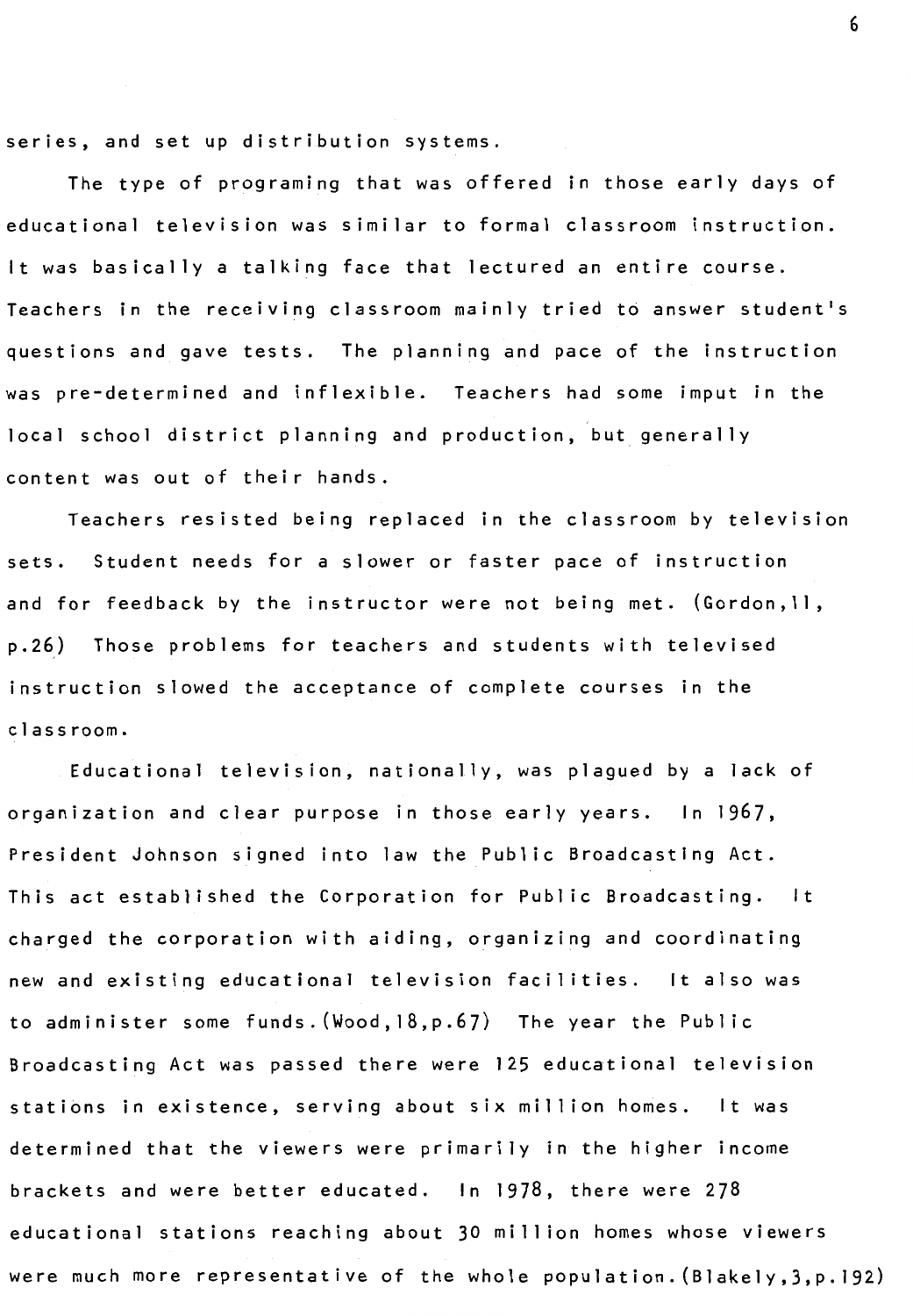The new law and organization brought about changes in philosophy and purpose for educational television. Early educational television attempted to formally educate the general public and even offered them college credit. Such a broad objective was to find limited acceptance among the general public. Local school districts were attempting district-wide instruction of entire subjects using local production, and not having much success.

Public television today has attempted to combine and refine those early efforts. It broadcasts programs in the public interest with the goal of enriching its audience. The Public Broadcasting Network produces a large variety of daytime programs designed to supplement classroom instruction by the teacher. It offers short programs which have been tested and evaluated, that are then selected by the classroom instructor to supplement the regular curriculum.

The teacher is still the primary organizer of instruction, setting its pace, and planning for a few minutes of supplemental and enrichment programing as it fits into his schedule. The classroom teacher is provided with complete course outlines for the programs. If a videocassette recorder is available, the instructor can record a program, preview its content, and show it at the appropriate instructional moment. The videocassette player/ recorder is the tool for complete and efficient utilization of educational broadcasting. It allows the instructor to be flexible and selective in their use of the programing.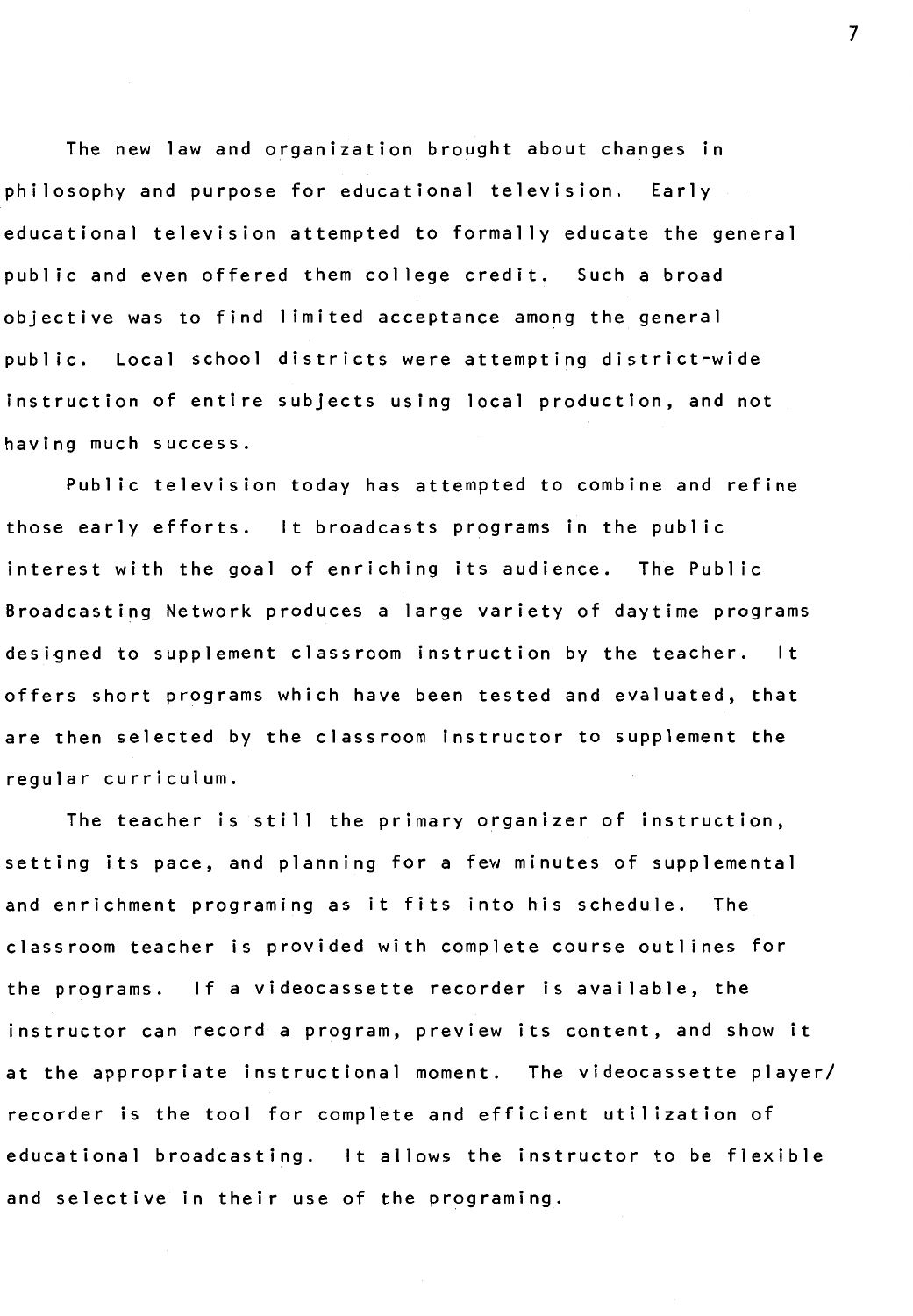Programing in the 198O's is more interesting to the students than the early educational programs. Educational research into learning styles has been applied to the production of current series. Redundant, attention demanding, short segments are offered for elementary audiences. Dramatizations and simulations are used with older audiences. Students pay more attention to the programs because the production methods of the programs are more sophisticated. In addition, the audiences are studied carefully during the planning, testing and evaluation of the programs.

The use of television in education and business and industry has increased dramatically since the early 197O's. One reason for this increase was the development and introduction of the videocassette. The videocassette and smaller format tapes made portable equipment possible. All of the communication markets began to utilize the portable videocassette, including commercial television, business, and education.

Videocassette technology has made tape loading, handling, storage and editing of videotape much easier. Players and recorders became smaller, lighter, and easier to load and operate. Other improvements included the color camera, automatic iris, and incamera filters for varied light conditions.

All of these improvements were ultimately aimed at the consumer market. As a result of the increased competition for consumer dollars, the price of a videocassette player/recorder has been lowered to less than one-thousand dollars. This makes a machine competitive with top quality 16mm projectors, while the videocassette is more flexible and its software is much cheaper.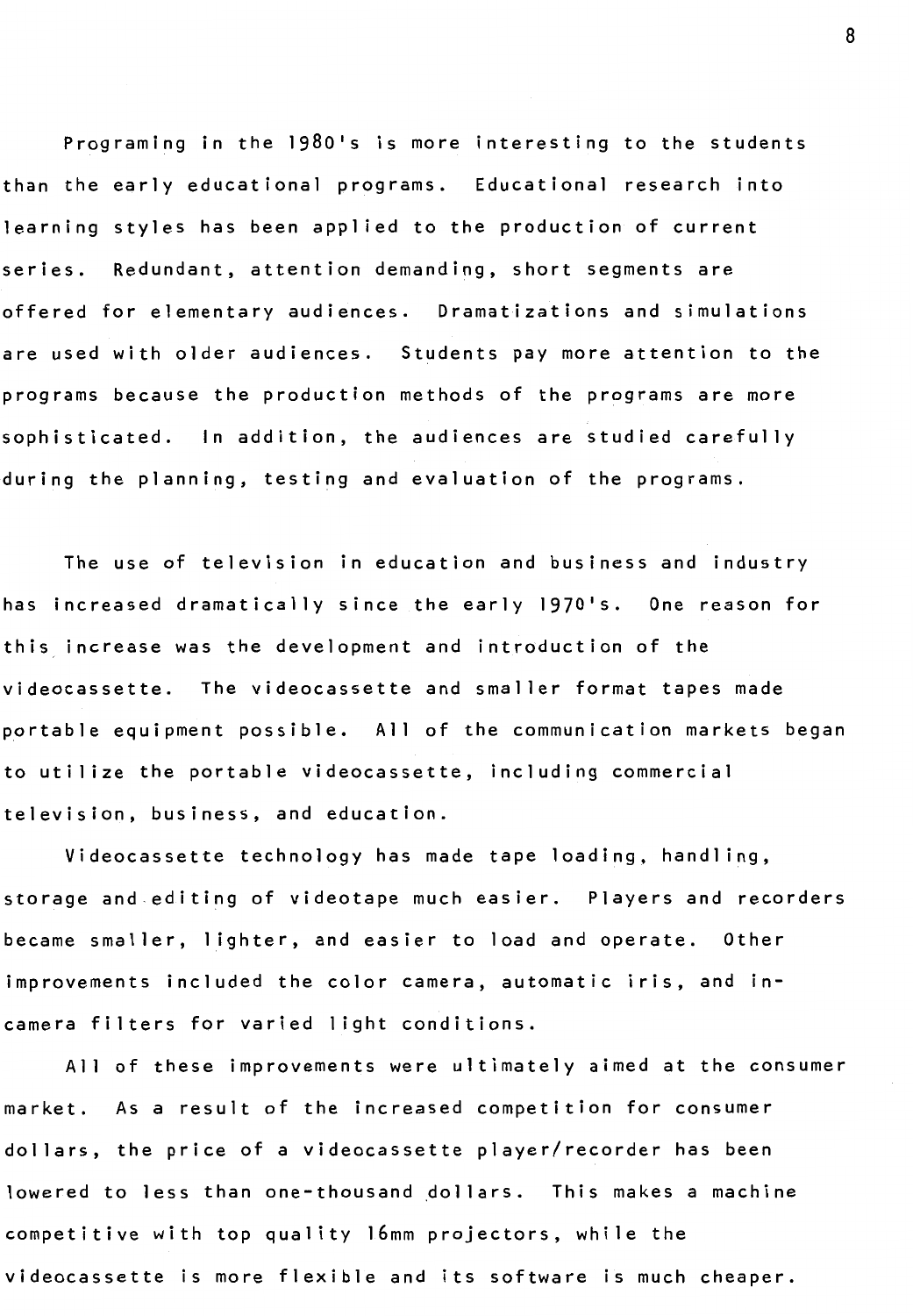The rapid entry of the videocassette into the highly competitive consumer market has created problems. The recording time war and the nonstandard 1/2" format was the result. Early videocassette machines were 3/4" in tape width and were capable of being played in a standard machine, U-matic. This meant that videocassettes recorded on one machine brand could be sucessful ly played on another brand U-matic machine with little loss in quality. The drawback to the U-matic format was that the maximum playing time of the tape was 60 minutes.

The next major technological development was the  $1/2$ " videocassette. Competition among manufacturers resulted in two formats, Beta and VHS (video home system). These formats have basic differences in cassette size and tape transport mechanisms. The result is that they are incompatible. Programs recorded on Beta machines could not be played on VHS machines. Originally, the machines recorded at speeds that 1 imited Beta playback time to one hour, and VHS to two hours. The videotape time war began, and now machines have speed options that regulate the speed and allow recording/playback times of five and six hours. This would seem to be an advantage at first, but the tape transport had to be slowed down to achieve these long playback times. Slower, smaller width magnetic tapes result in poorer recording quality and greater chances for tape jamming and head fouling. In addition, some of the early 1/2" machines couldn't play tapes made on the same brand/format machine at the slower speeds.

Currently, the 1/2" videocassette technology is unstable and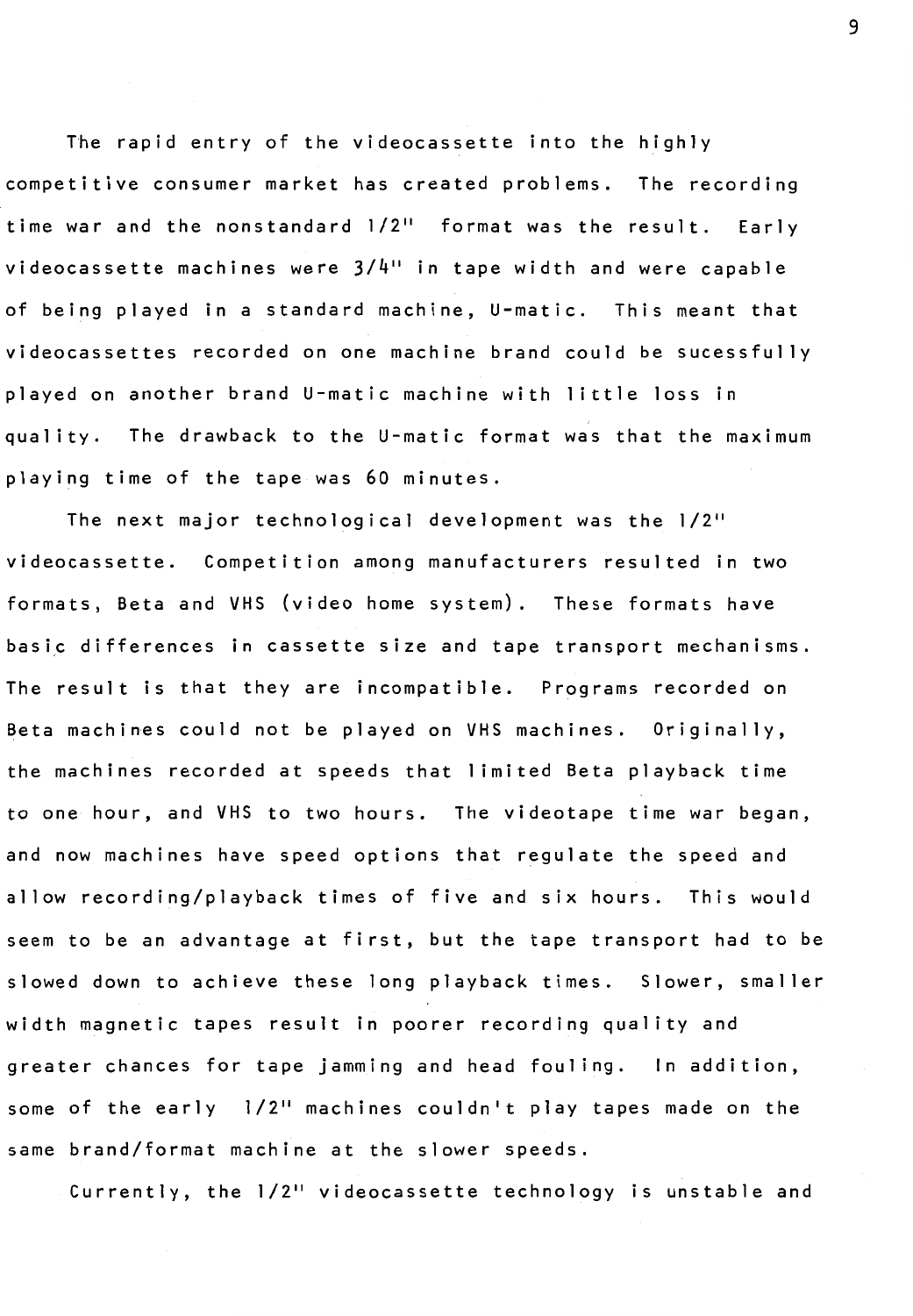nonstandardized as the manufacturers compete for the consumer market. The  $3/4$ <sup>11</sup> format is being more widely used for first generation production in commercial television, business and industry, and the educational program market. There are still many U-matic machines in educational institutions. When a smaller format tape is needed, then it is dubbed from a 3/4" master to the appropriate format. Education usually doesn't require the longer play or record time for most of its classes since few classes meet for more than 50 minutes.

The videocassette has been widely used in continuing education by business and industry while teacher inservice has lagged behind. Business and industry use the videocassette for training, sales demonstrations, orientations and information about company programs. Real estate offices are videotaping tours of homes for playback to clients in the comfort of the office. Fashion houses are distributing videofashion magazines on videotape that show models in motion and natural surroundings wearing the clothing. (Charney,4,p.28) The National School Board Association is developing a videojournal, The School Leader's Videojournal, that would present issues of interest to local school boards throughout the country. (see Appendix A)

Education has limited its use of the videocassette in its continuing education programs to a few courses and worshops or videotaping educational television programs for delayed broadcast. Some teacher training and teacher evaluation has bee accomplished through a technique called micro-teaching. The subject is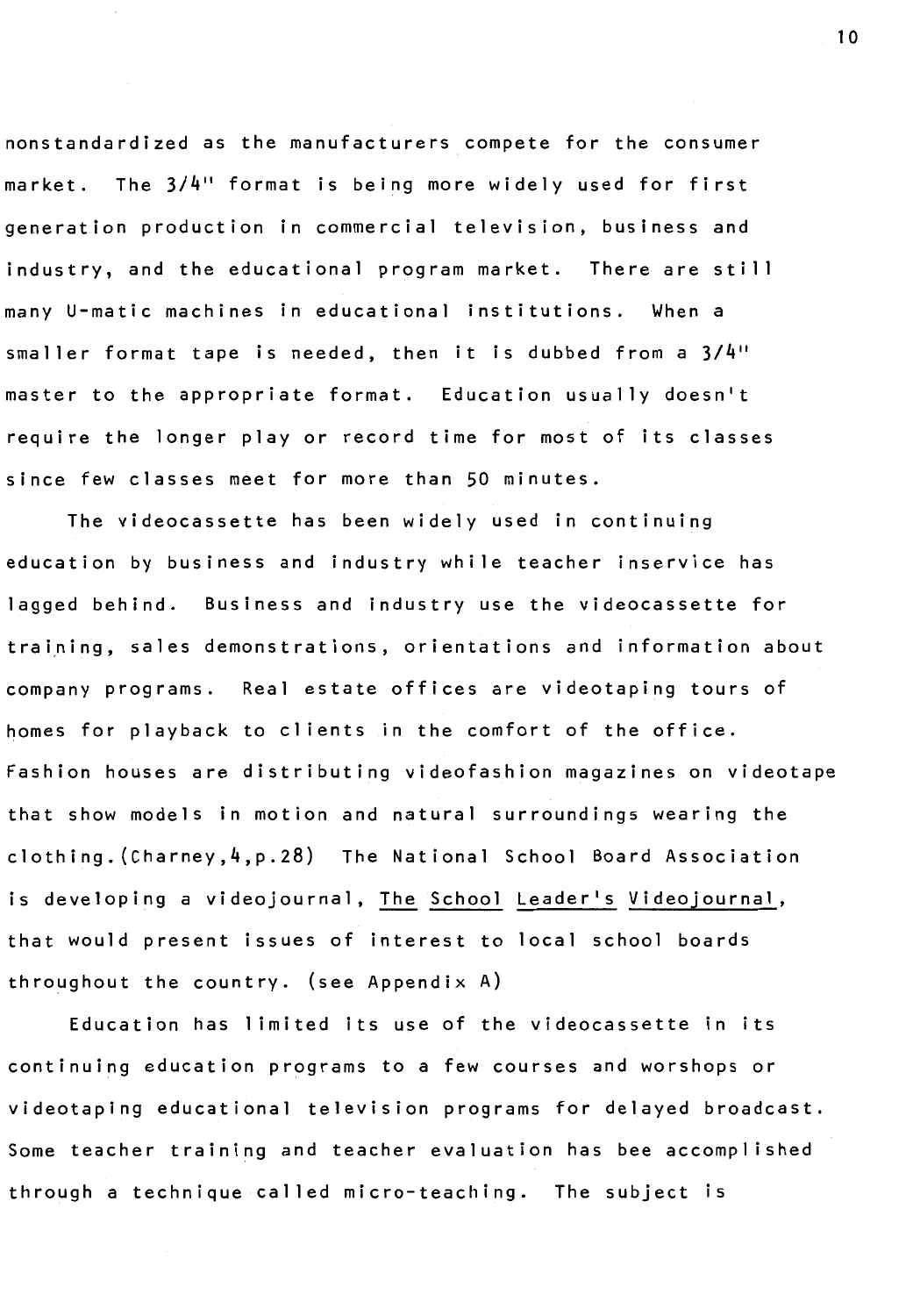videotaped presenting a prepared lesson to a small audience. The tape is then evaluated by a supervisor and the presenter, to help improve the delivery of the presenter or any other teaching skill they may want to work on.

The primary advantage of videocassette playback over live broadcast is its permanence. The videocassette can be used many times and replayed to the same audience in its entirety or just some selected parts. Keep this advantage in mind during the following discussion of the research about television. The mechanics of 1 ive versus videotaped programs are different, but both are presented on a television screen. Research about learner response to television instruction should be as applicable to videotaped programs as it is to live broadcasts.

Television Research. Research into instructional television has explored such areas as, viewing conditions, subject matter appropriateness, comparisons to traditional teaching, and attitudes toward the use of television. (Chu,5,p.1) A comprehensive review of research about television was published in 1967 by Godwin Chu and Wilbur Schramm. Their review was updated and published again in 1975, The research that had been done during that interim did not differ from their original summary, but only supported and clarified it.

Chu and Schramm's method was to compile all the research about television, categorize it and tabulate the number of positive, no significant difference, and negative results. Generally, with consideration to the number of studies and their variety, research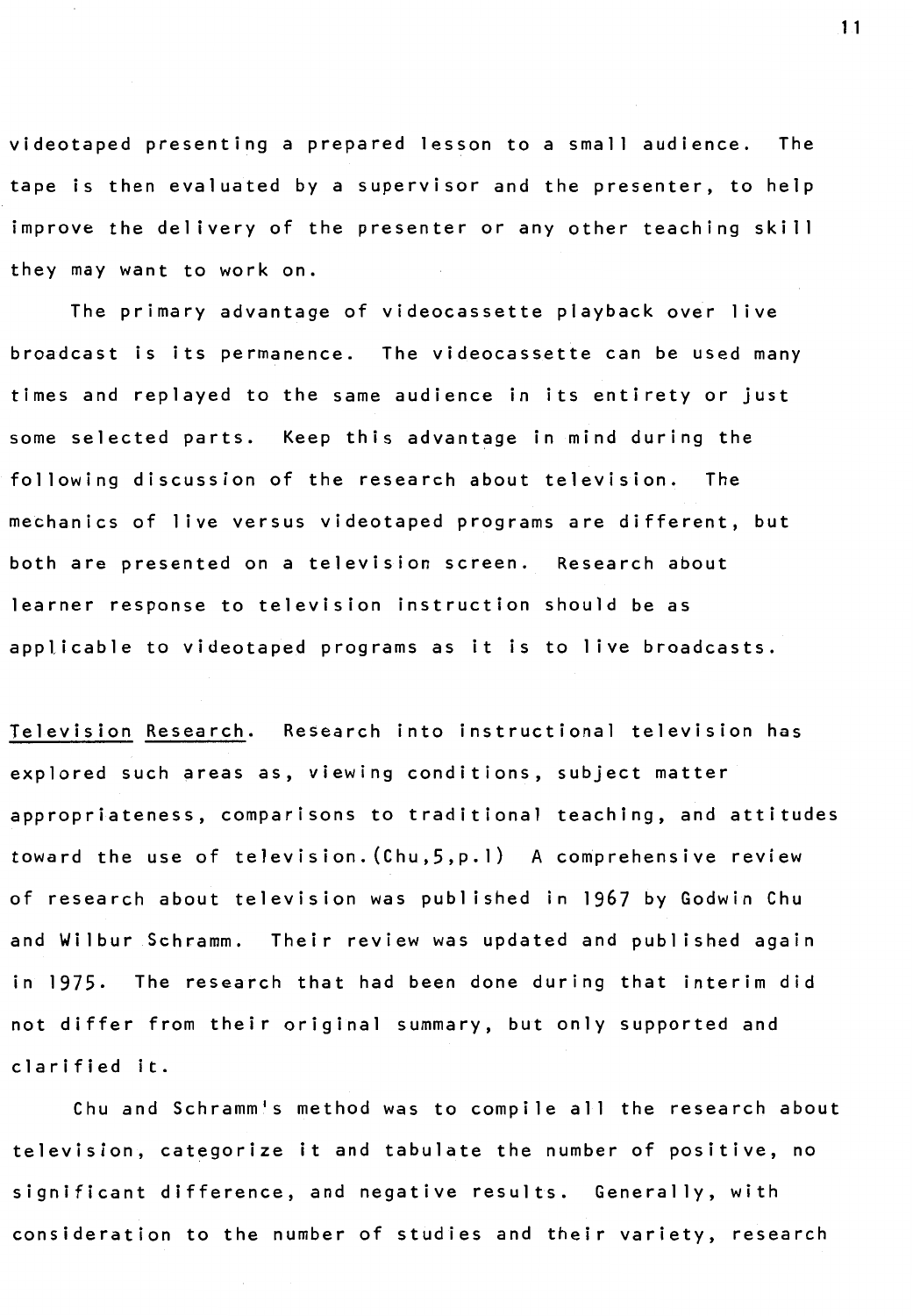has been unable to show any appreciable difference between live instruction and television classes in teaching effectiveness. (Gordon, 11,p.83)

Research indicates that under favorable conditions children can learn from television.(Chu,5,p.11) Those favorable conditions involve such things as, good viewing conditions, lack of distracting audible noise, a logical continuous visual presentation, subtitles, motivating conditions, immediate feedback and most importantly, teacher directed follow-up and close integration of the television presentation with the regular classroom curriculum. (Chu,5,Chapter 2)

Chu and Schramm note that almost nowhere in the world does television carry the entire weight of teaching, (Chu,5,p.10) Rather it is supplemented by, or supplemental to discussion groups under supervision. It is also supplemented by teacher-directed activity, home correspondence study (with printed materials), some feedback activity or mechanism associated with an instructor, or used as a part of the instructional hour. What this indicates is that a supplemental program guide, supervised discussion or occasional live visits are needed to promote efficient learning by the student in a television course. (Chu,5,pp.13-15)

Television presentations were most effective and liked the best by elementary students. Effectiveness decreased through high school age students and continued through to college where the highest percentage of no significant differences between live and television courses was recorded. (Gordon,11,p.85) Teachers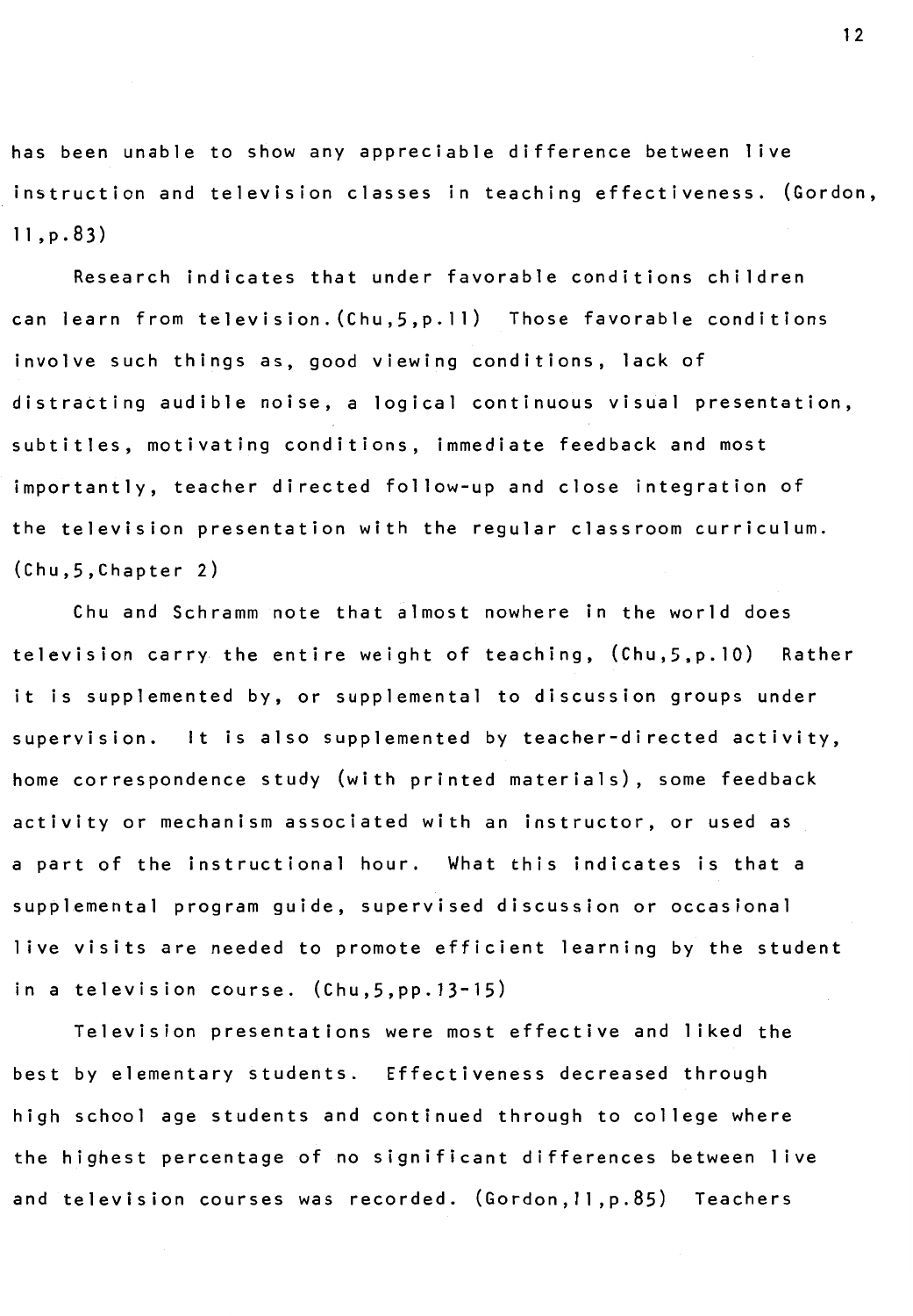who initially responded negatively to televised instruction, became more positive and even liked it when they had been exposed to, or used television in the classroom. (Gordon,11,p.91)

The preparation of television teachers and teachers using television is important. Delivery style and course organization need to be modified for effective presentation on television. To be effective, the classroom teacher needs a comprehensive guide of the course content to integrate the course into the regular curriculum. The course guide should include activities to motivate the learners before viewing, as well as follow up questions and acitivities to extend program content. (Chu,5,p.19)

Courses which lend themselves to one-way communication have been the most successful in television. (Chu,5,p.8) However, history, literature, and the humanities have had the least success with students. (Gordon,11,p.85) Feedback, the two-way communication between the learner and the instructor, is an important factor in effective instruction with advanced students and complicated material. (Chu,5,p.50) The lack of feedback using television instruction is its most frequent criticism by both teachers and students. Instructional innovators have attempted to use technology to correct the feedback problem. Such things as teletype or televised question writing devices for the students or telephone/ microphone talkback systems have been tried during 1 ive television presentations. Research indicates that showing a program, evaluating it, and revision of it based on the results can help substitute for live feedback. (Chu,5,p.50) This has special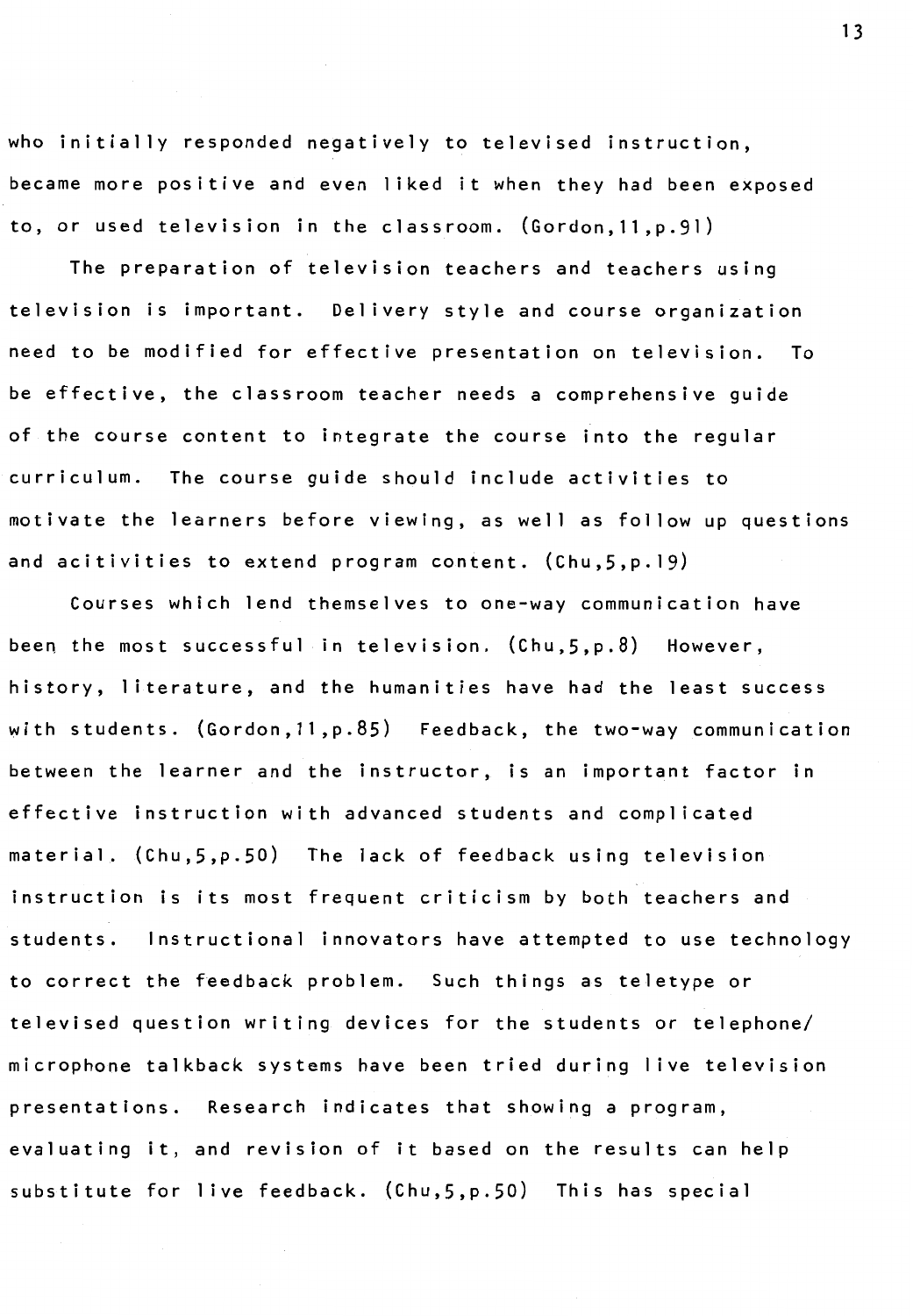significance when the program is on videocassette. Without pretesting and post-course evaluation/revision a feedback problem could occur and the course may be less effective.

Testing and evaluation may help with the feedback to the instructor problem. Feedback to the student is the other part of the two-way communication in the classroom. It's logical that students given immediate feedback will learn more. (Chu,5,p.52) One method of dealing with that problem might be to videotape a course being taught with actual students present. The viewer would be able to benefit from questions and discussion actually generated in class sessions. A second or additional option might be toll-free telephone office hours, arranged by the instructor to answer student questions or clarify a concept. Student/teacher feedback is a problem that will require a multi-faceted approach including careful course planning, testing and evaluation, the anticipation of questions and difficulties and any other reasonable idea or technology that will facilitate understanding of the course content.

Continuing Education. Continuing education for teachers and in the business world is not a recent development, it has been around in one form or another for several years. The continuing education of teachers has been a concern of administrators since the passage of the compulsory attendance and reform laws in the late nineteenth century. The early emphasis was to have the teacher acquire more preparation in a specific content area. (Edelfelt, 8,p.11) A great majority of teachers in the United States had received college training by the early 1930's. The emphasis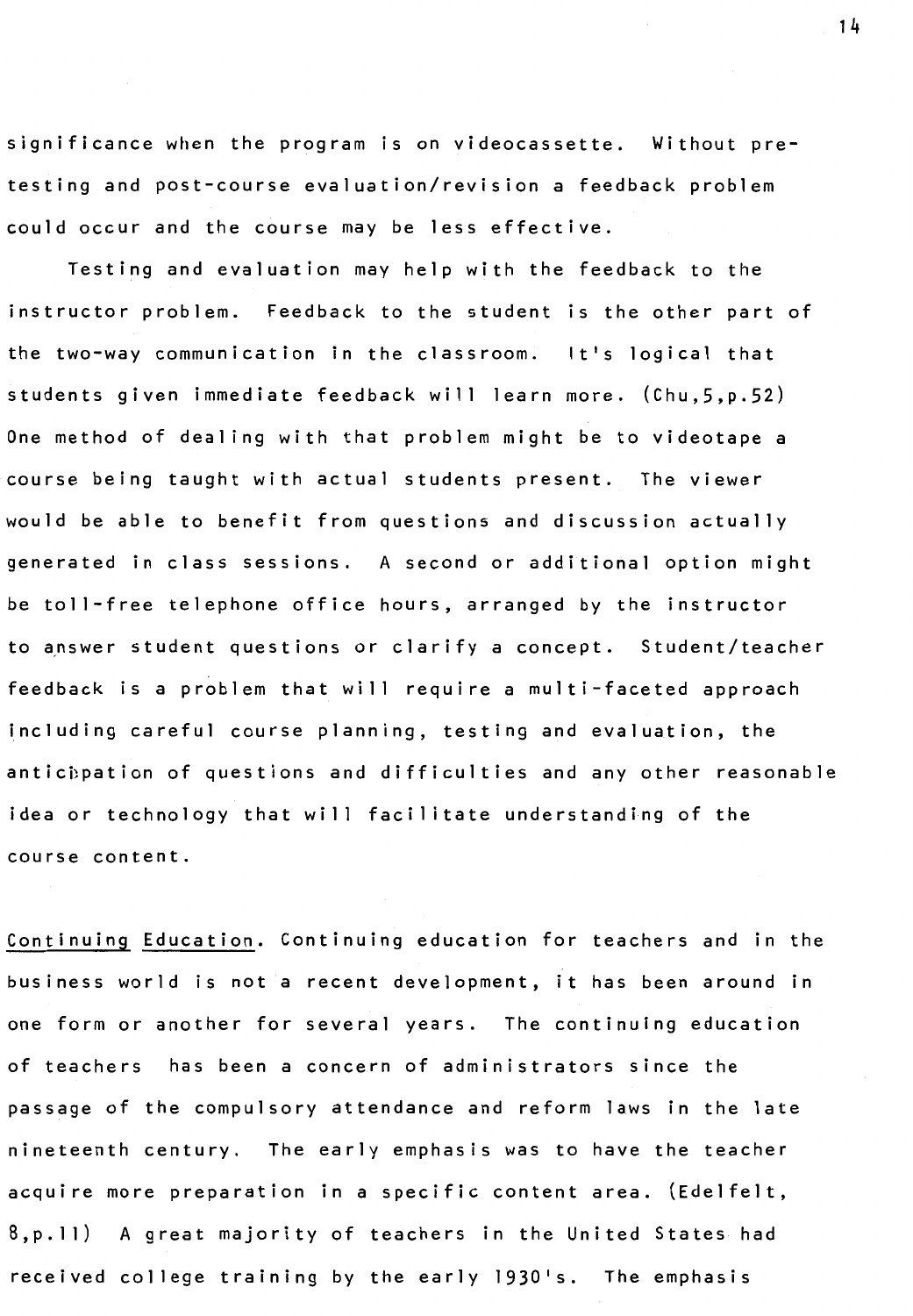shifted to inservice for teachers that was designed, planned and conducted by administrators. The main purpose of that inservice education continues to be the remediation of teacher deficiencies in subject matter areas. (Edelfelt,8,p.12)

Continuing education for teachers hasn't changed in the last forty years. Inservice is still required of teachers, mandated by state education departments, and prescribed by local school districts. It is often conducted during the free time of teachers at their own expense. (Edelfelt,8,p. 14)

Business and industry have traditionally handled employee education in two ways, learning from a skilled experienced employee and on-the-job training. A new employee got one or the other, but seldom both types of training. That employee may find that he is lacking in proper preparation for his task. This slows his development into an efficient worker.

An experienced employee often is confronted with new technology, a new process or a redefined(combined) job task due to innovation and progress. The problem here is that, there is no one to show the experienced worker the new task. an additional problem is the attitude of the experienced worker towards the new task may slow his learning of that task and subsequent application of that task in the work situation. The training and development coordinator of a company has the task of designing a continuing education program for both types of worker, and dealing with attitude change to achieve full productivity.

The research concerning continuing education is primarily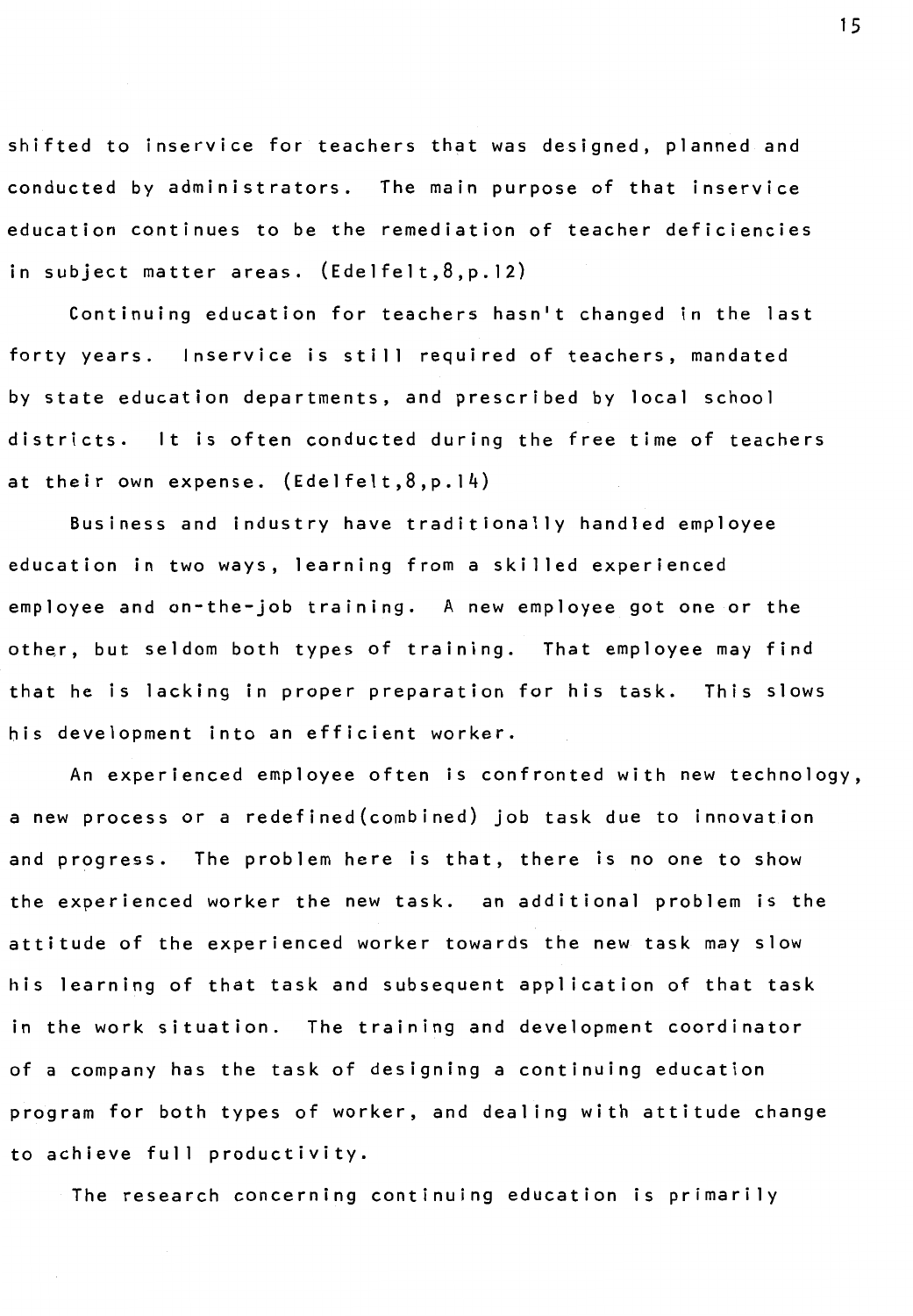done in education. The education sector has been trying a more formal approach to preservice and inservice education than business and industry. The findings can be successfully applied to the business sector since they also have recognized the need for a more formal continuing education process.

One deficiency of inservice education is its content. It is used to introduce new curriculums, beef up old curriculums and introduce new trends in education. Continuing education seldom helps individual teachers improve their skills in instruction or more adequately prepare teachers to deal with many new roles they have thrust upon them in addition to the role of teacher. (Edelfelt,8,p.17)

The success of a continuing education program for teachers would be aided by a master plan, general objectives, assessment of teacher needs, and the involvement of teachers. (Beachner,2, p.199) The teachers should be the key figures in the planning and assessment of needs for any program.

Research has shown that school-based continuing education programs are more effective than college-based programs. Teachers that are planners and assist in developing the programs and who have an active role during the instruction show the most behavior change. Programs for teachers should be individualized and allow participants to choose goals and activities for themselves. Finally, programs that incorporate demonstrations, role playing, supervised trials, and immediate and long-term feedback seem to be the most successful in accomplishing objectives. (Edelfelt,8,p. 18-19)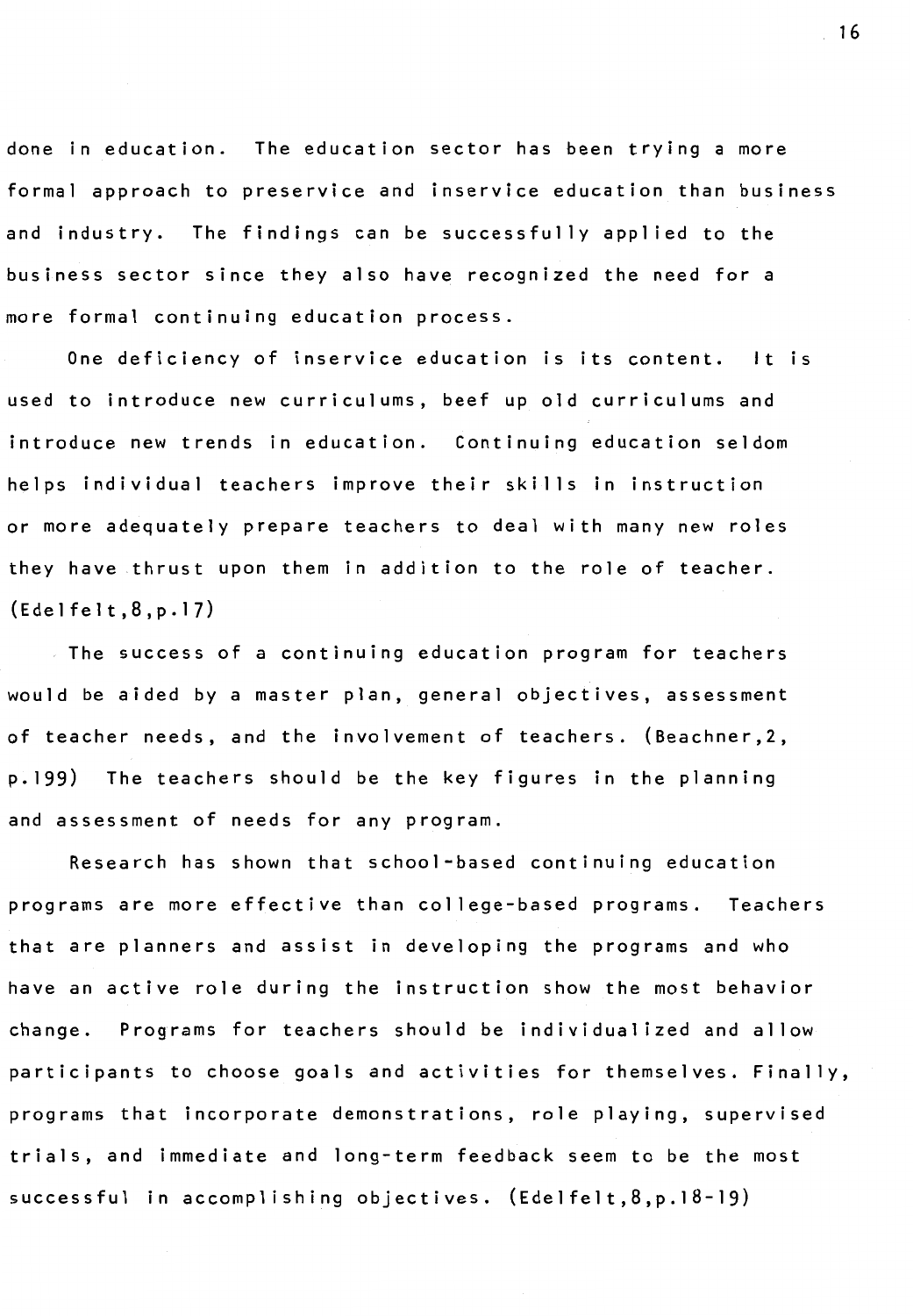The most successful classroom practices for teaching students seem to be effective in the continuing education of teachers. The improvement of continuing education should focus on teacher needs. Teachers should be involved in the formulation of a master plan for inservice and implementing individual programs. Successful inservice should be carried out in the teachers' own district rather than at a college or remote location. Business and industry should also recognize that employee imput and individualization are critical to the success of a continuing education program.

Experience and observation have produced a large body of research about televised instruction. One aspect of these discµssions is the advantages and 1 imitations of using television for instruction.

The perceived 1 imitations of television derive from concerns that were raised from the very beginning of television teaching over thirty years ago. It was maintained that television couldn't replace the most effective learning form, the two-way communication between the teacher and the student. Student feedback and the instructor's confirmation needed to be immediate. Television doesn't allow discussion of the content of the presentation, its just a talking face. (Crow,6,p.14)

Rapidly rising production costs have brought up new concerns. Is the teacher preparation time, high production costs and the risk of replacing teacher's jobs with television sets worth the benefits of televised instruction? Even the advocates of television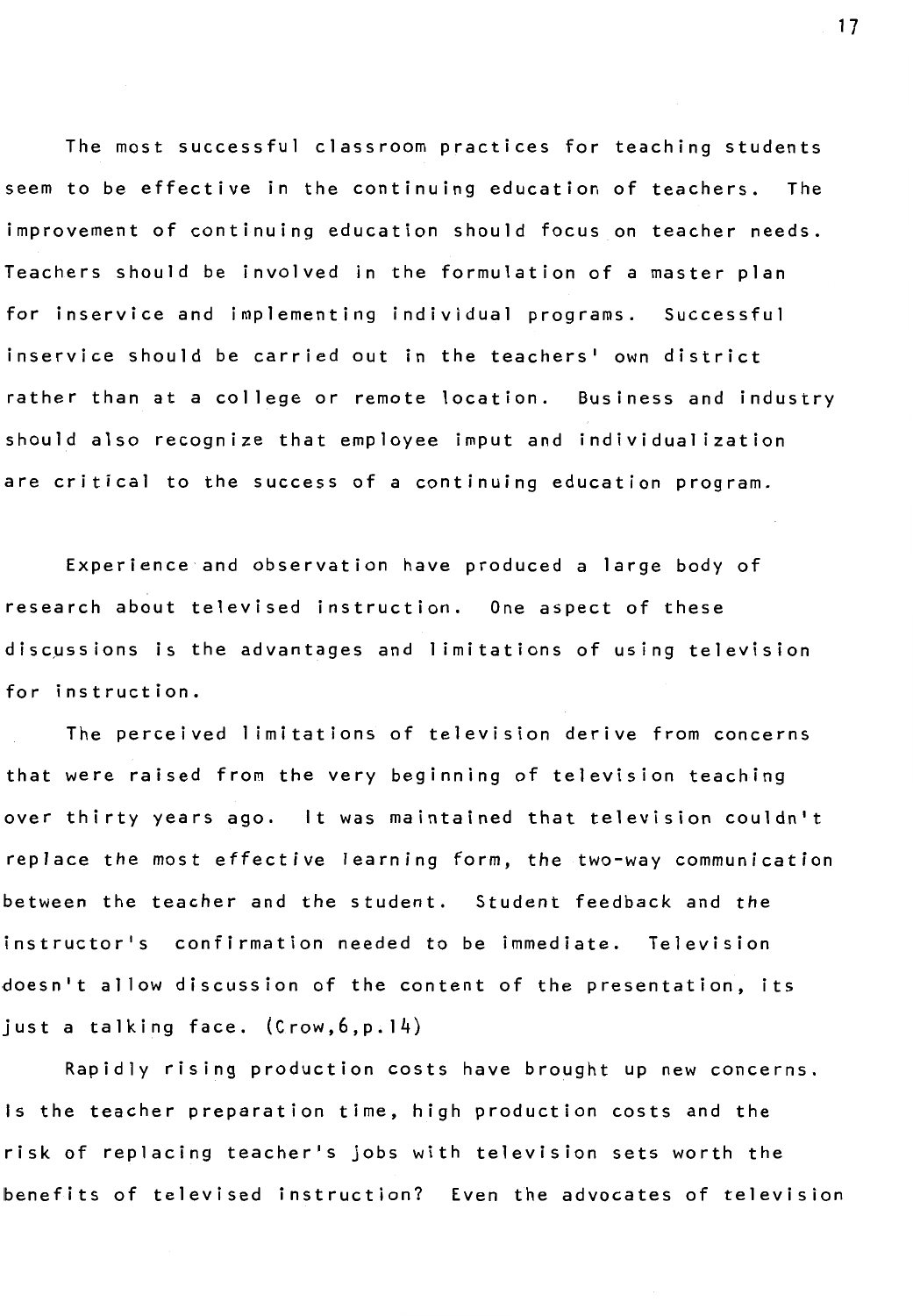will admit that not all tasks and all subjects can be adequately presented by television. Considered with a high percentage of research findings that show no significant difference between live and televised instruction, is television teaching really worth whi le7(Gordon, 11,p.85)

Think about the resarch results from a different perspective. The words, no significant difference, can also be phrased to mean that television's not any better or worse than live instruction. There are situations where live, face-to-face instruction isn't possible or practical. They might include situations that would involve long distances for students to travel to a college classroom, or very large classes or many sections of a class with only a few instructors that are available. A television reciever and a videocassette player should be thought of as tools for doing a job or dealing with a need, as another piece of media hardware to help communicate meaning to an intended audience. Used as a tool, instead of a solution for educational problems, television can help create an effective instructional plan.

The benefits of television have been apparent to some educators from the beginning and have been increased by technological innovations. Using the videocassette, televised instruction can be preserved, replayed and easily distributed. Many types of media including slides, filmstrips, films,static art, and printed materials can be brought together into one presentation with audio and avoid all the problems of operating the individual pieces of equipment.  $(crow, 6, p. 13)$  Television production techniques necessitate a well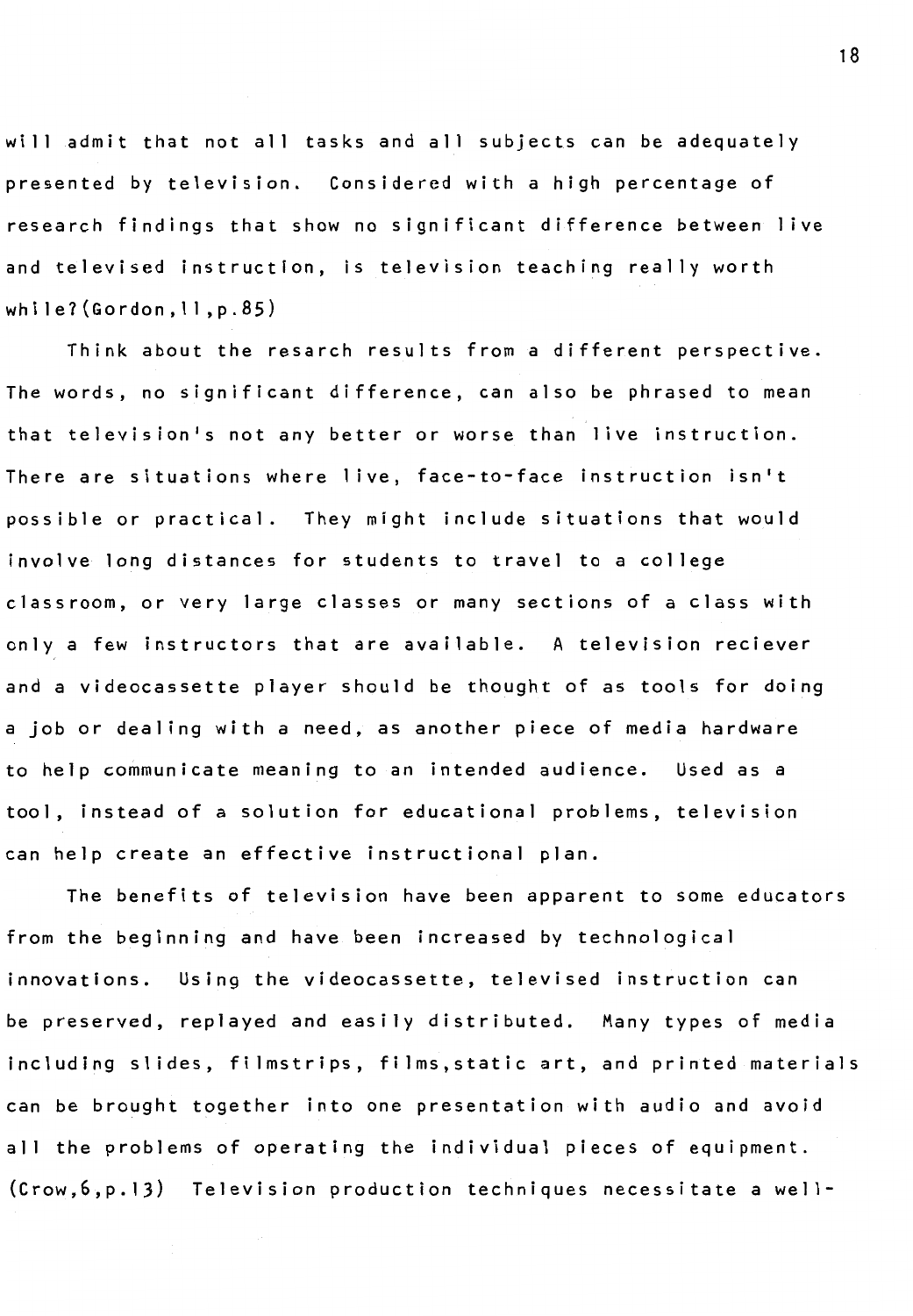planned and organized course. Television can bring the instructors face closer to the student and show each student a close-up of any visual aid. The instructor can also use television to evaluate his own teaching and course organization for possible improvement of his techniques. (Meaney,15,p.22)

An outstanding lecturer or guest speaker can be made readily available to a large number of sutdents via television and videocassette. The picture can be slowed down or stopped for a moment using such features as Betascan or freeze-frame, so students could study an image longer. Television can be produced and distributed in a shorter time than almost any other media and updated very quickly, so its information can be kept current. When using videocassettes, the software can be erased and reused several times with little loss in quality, (Crow, 6, p. 11)

The videocassette is becoming a very flexible instructional tool. Flexible, because it can incorporate all the other visual media plus special effects into a logical message with motion, slow motion, fast motion or stop motion. The software is never touched by human hands and is small, easy to store and ship. The tapes are reusable and the machines can be loaded and operated by a child. We don't have to teach people to pay attention to the television scree since they have been trained to do that by commercial television.

Television's greatest 1 imitation is its screen size. Twentyseven inches is the largest screen that projects a high quality, bright image. Sol id state electronics may provide the answer to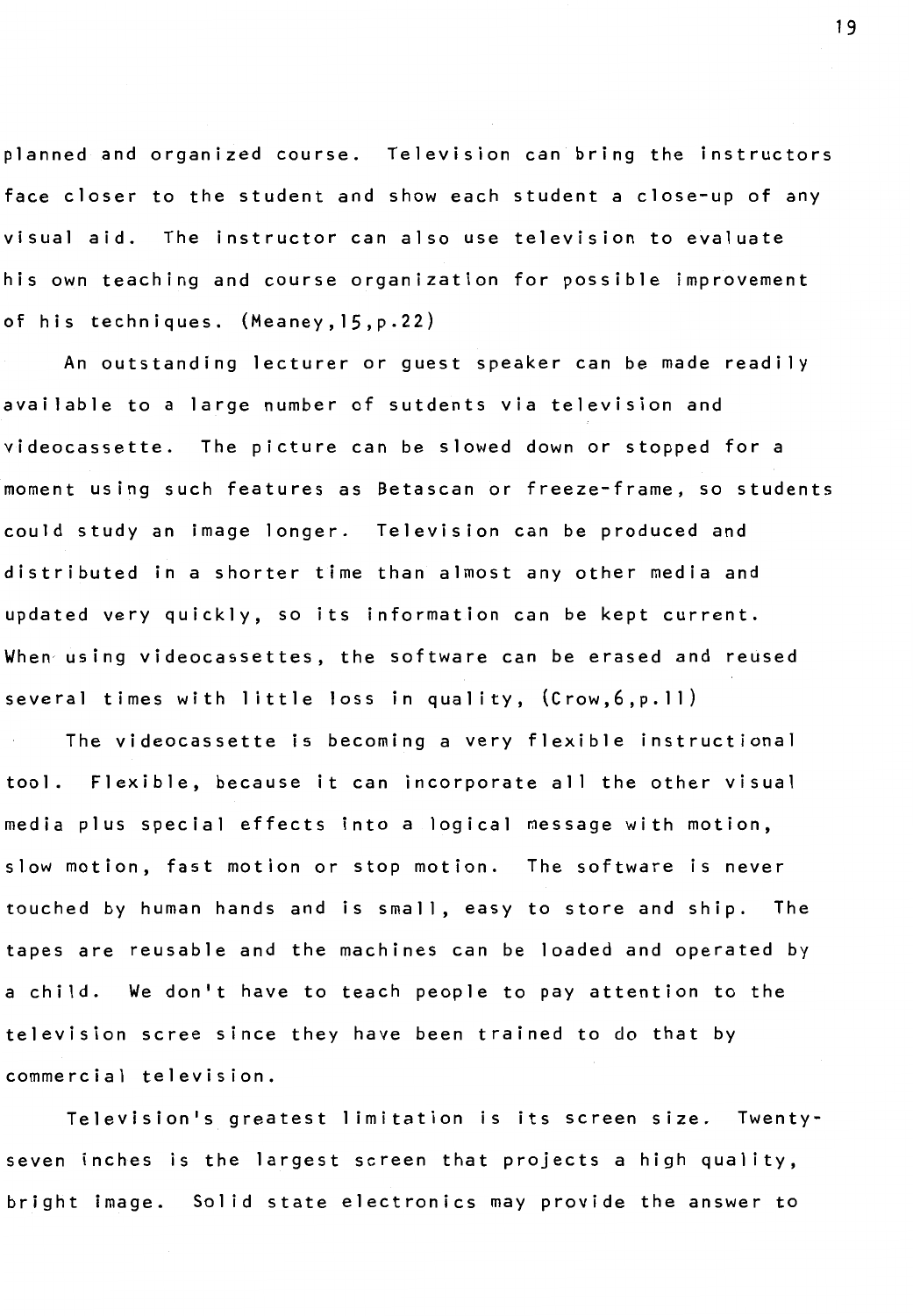this screen size problem, but its too expensive to be practical at this time.

Summary of Research. The research concerning continuing education and educational television has developed many positive factors to make instruction more efficient. Continuing education must be oriented to the individuals' needs and the individual must be involved in the planning of the program. Educational television and continuing education have more success when the individual is motivated, given feedback frequently and is involved with relevant follow-up activities after the presentation. Educational television presentations also are more effective when distractions are kept at a, minimum, subtitles are used to reinforce key concepts and the content follows a logical sequence.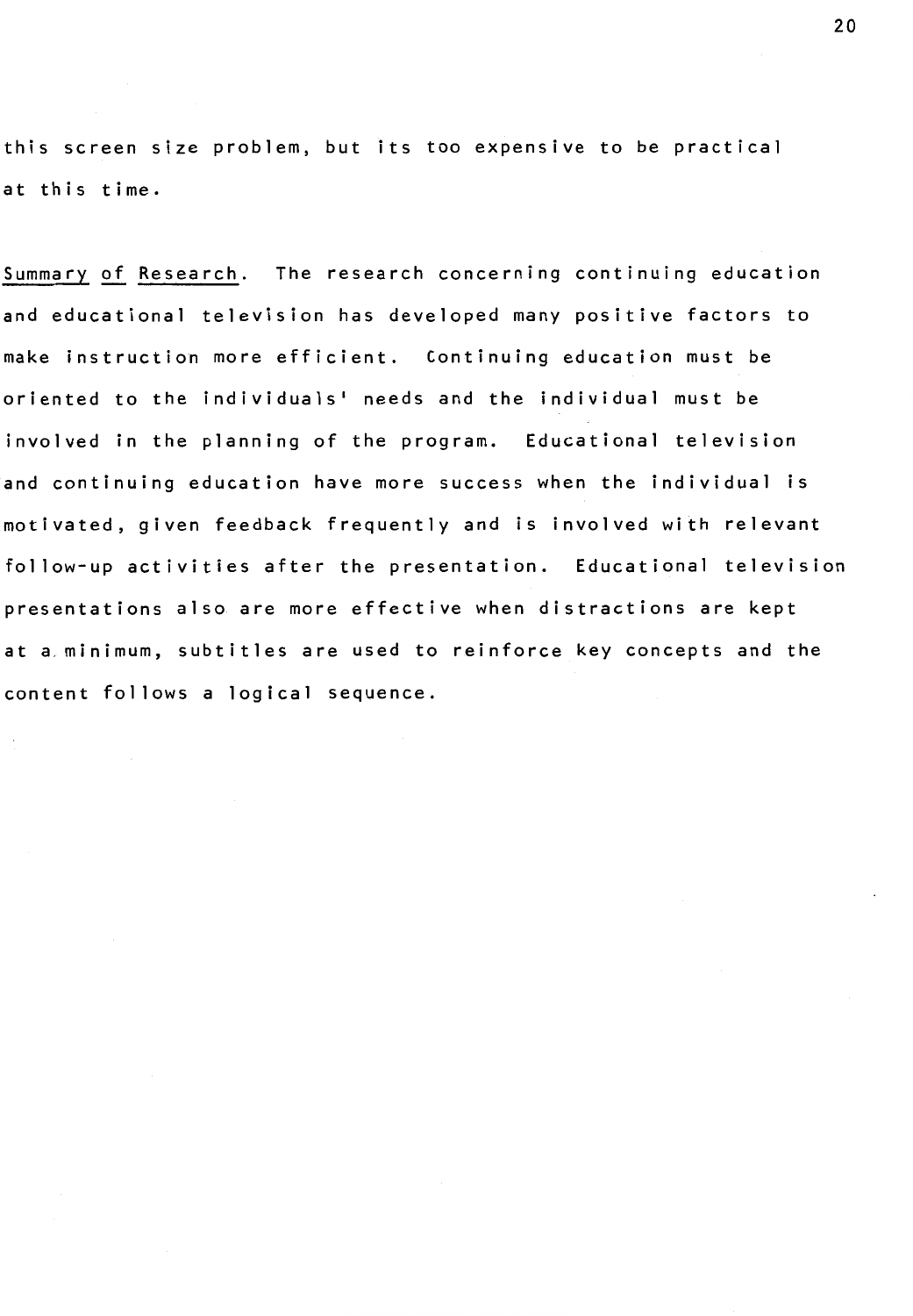#### CHAPTER I I I

### DISCUSSION AND APPLICATION

The purpose of this paper, as stated in the introduction, was to examine the research about continuing education and educational television in order to combine the effective elements of both, and discuss how this combination could be applied with communication theory and production planning principles to design continuing education programs on videocassette. This chapter will attempt to accomplish that by beginning with a discussion of a communication model and production planning principles. Next the possible uses and applications in business and industry will be discussed. This will be followed by a specific application in a business setting. Then some program examples from business and education will be reviewed. A similar treatment ( applications and a specific program) for education will follow the program examples. Finally the author will offer an opinion about the future trends that will affect continuing education by videocassette.

A model for communication provides a formal concept to apply in each communication situation. Its a method used in the early stages of production planning to allow for all eventualities. The planner is the source of the communication. He develops the message to be sent and chooses the channel for its transmission to the receiver. The planner must know everything possible about the receiver in order to structure the message to fit the educational level, attitude and learning style of the receiver. He must also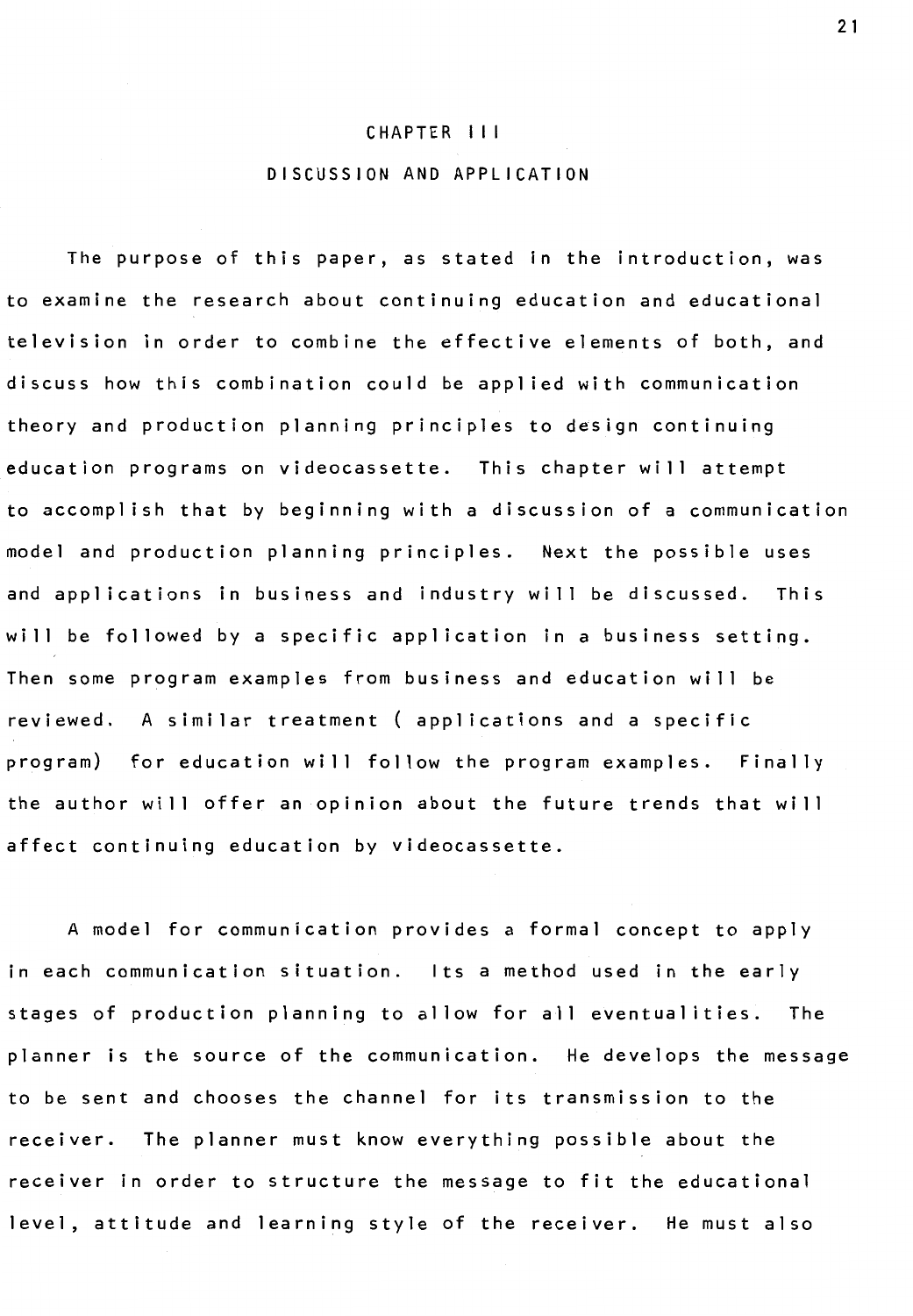use his knowledge of communication and of the receiver to select an effective channel or channels to convey that message to the receiver. The burden of effective channel or channels to convey that message to the receiver. The burden of effective communication is on the source. He must possess sufficient knowledge, skills and forethought to get his message through to the reciever.

The planner must begin with a clear idea of what is to be presented to the receiver and a way of evaluating the success of the communication, or in other words, specific objectives. This is the first step in the production planning process. Next, the planner must gather as much knowledge about the reciever from all available sources as is possible in a reasonable amount of time. A questionaire, survey of literature, and direct observation and interaction with the audience (receiver) would constitute several methods of gathering data. This data would be used to evaluate the audience's attitudes, strengths and limitations and will ultimately determine the structure of the communication and the available channels that can be used.

The treatment of the communication would be developed as the next step. This treatment would include the scope or how much and what type of information will be presented along with an indication of what channels would be used. Channels might include print, audio, visual, audio-visual, oral, demonstration, and handson experiences or a combination of them. The sequence of ideas would be developed from the treatment and the first drafts of the scripts. Production becomes more practical at this time. Physical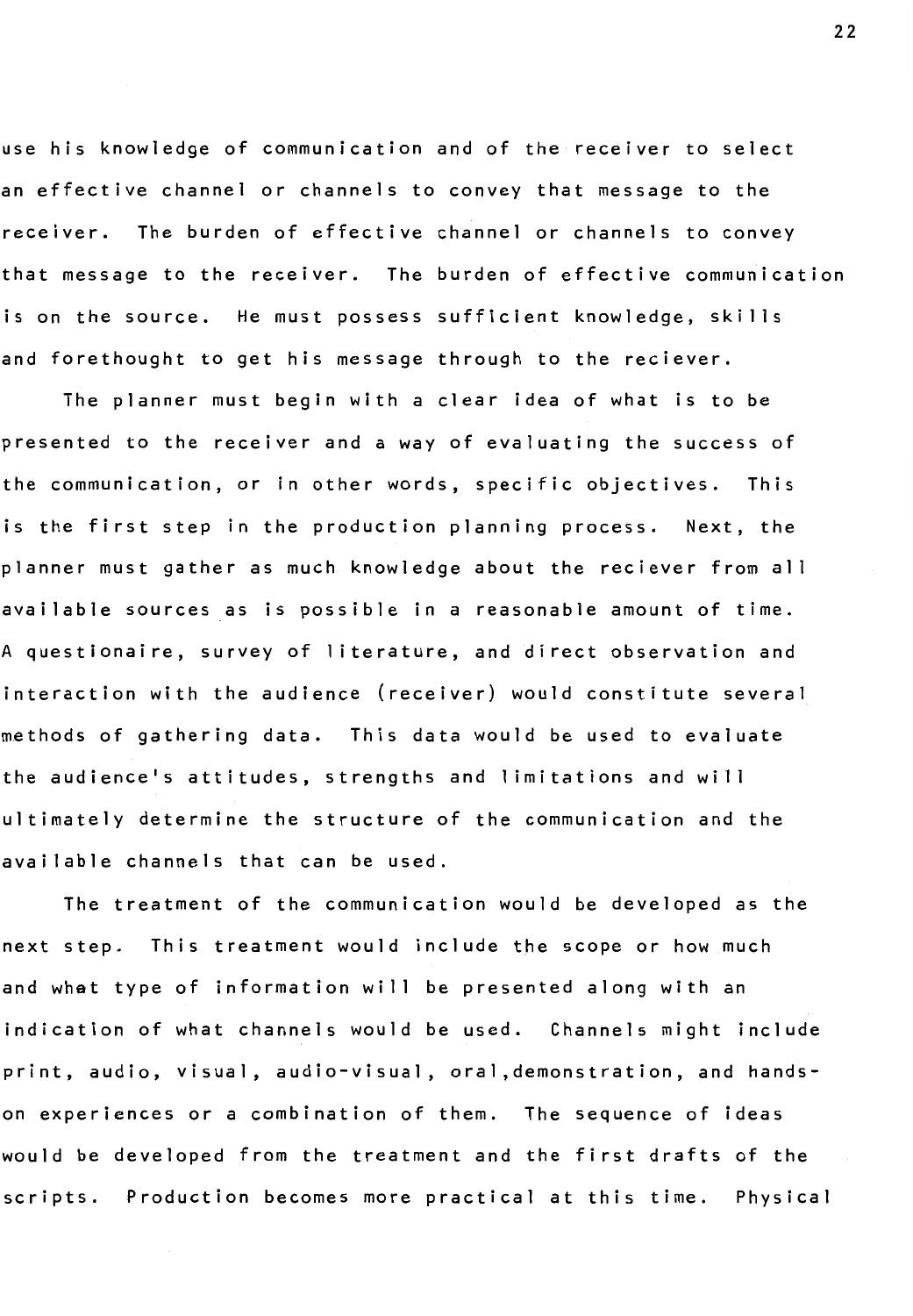facilities, props, technical personnel and equipment needs must be detailed in the production plan. The initial estimates of the costs of the production are detailed in a budget.

The next part of the production sequence is the presentation of the communication to a representative audience. The effectiveness of the presentation is evaluated through testing and observation. The objectives outlined during the initial stages of production should provide the standards for comparison. If the presentation doesn't meet those objectives then changes must be made and further evaluation of the communication be conducted before it is distributed.

There are several elements of the inservice/continuing education subject that should be considered before deciding on the videocassette as the presentation mode. These elements include the stability of the subject matter, its presentation style, what it requires from the viewer, and how the information is going to be used by the viewer. Other information that must enter into the decision making process include audience factors, the physical facilities available for viewing, the availability of equipment, and the need for and provisions necessary for feedback. The selection of the subject will be discussed in some detail as an example of how these factors should be considered.

A subject matter is considered to be stable if its basic facts or premises don't change over a reasonable amount of time. Something that changes every year such as income tax laws would be costly to present since new programs would have to be produced each year. A class in human anatomy or astronomy is relatively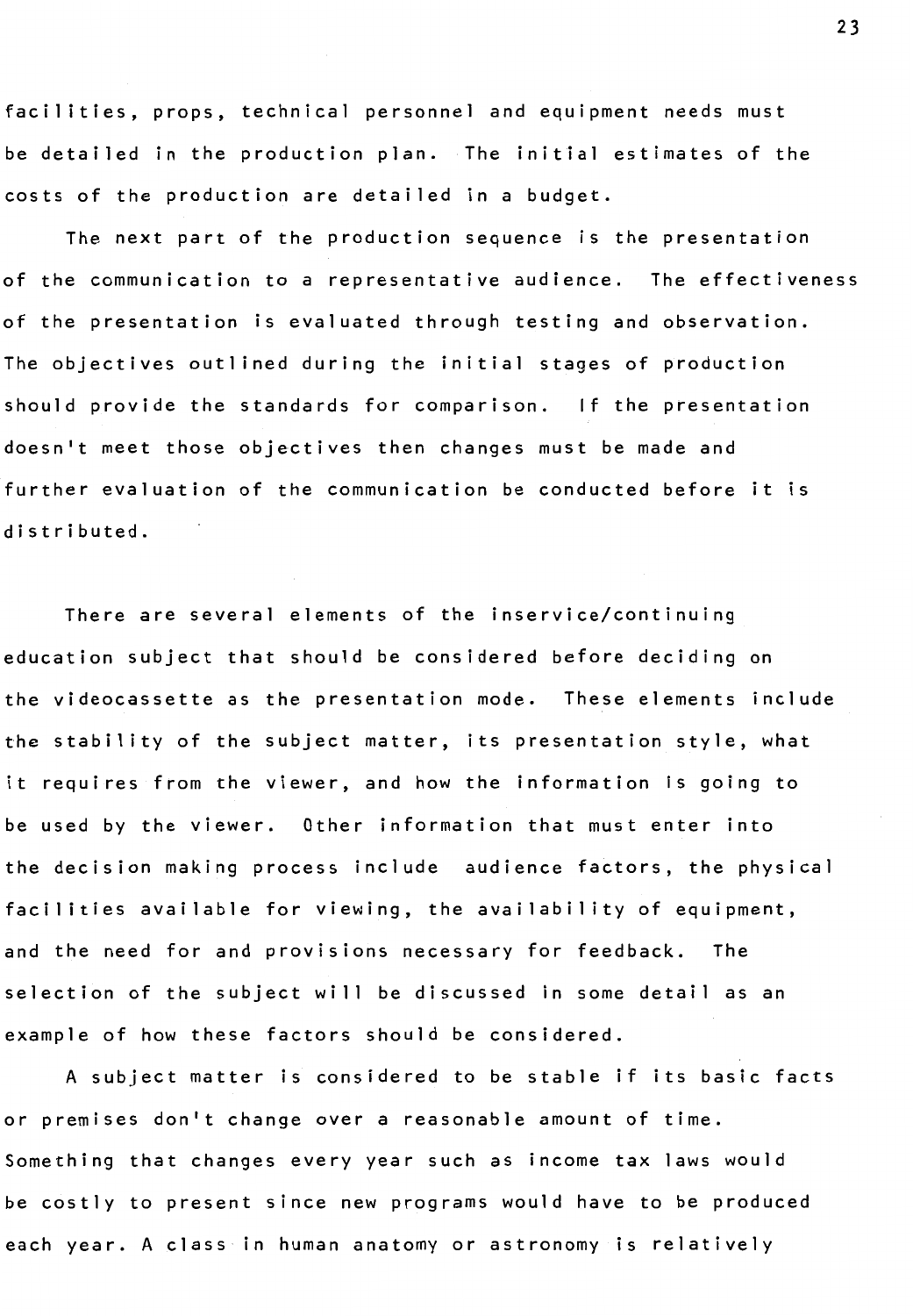stable by comparison. The new information that emerges in those fields probably won't affect the basic premises of the subjects and could wait two or three years for a series revision or be updated with one new segment each year.

Each subject has characteristics that determine the best presentation style for good communication. For example, a human relations class might be most effectively taught as a guided discussion. Sciences might require lecture and laboratory sessions. A teaching methods could consist of lecture, classroom observation, role-modeling, and micro-teaching with feedback. A philosophy course may be most efficiently presented as a lecture. The point to consider is, that human beings learn in many different ways and.a planner must be flexible when producing a message.

The television and videocassettes could be used as part of or all of the teaching mode in the presentation examples previously mentioned. The human relations course could use videotapes of other groups in discussion to demonstrate or stimulate effective discussion. A prominent theorist could be videotaped lecturing, and then using his methods with a group. The viewing group could view themselves and learn to discuss or communicate more effectively.

A biology course lecture or demonstration could be pre-taped and thereby free up the instructor for more laboratory sessions or small group discussion. The teaching methods course could save time by taping and editing classroom observations for classroom discussion. Pre-service teachers would then practice their teaching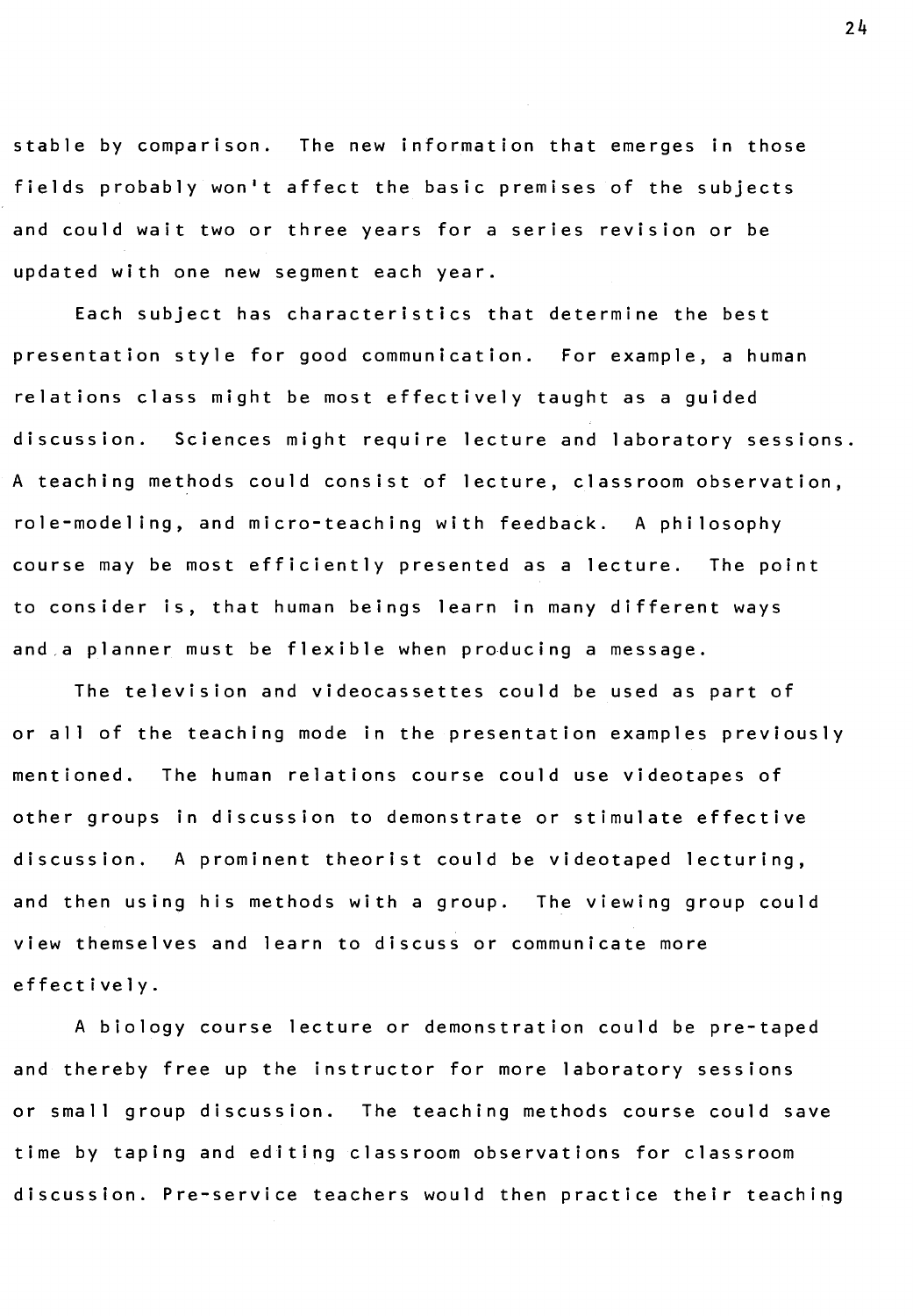skills while being taped and actually be able to evaluate their own instruction. Students who could view themselves could eliminate distracting mannerisms, improve eye-contact and focus on what impact their message was having on the audience.

Feedback is a major factor in the success of a communication. Television presentations 1 imit the opportunities for the student to ask a question and get an immediate answer from the presenter. Televised instruction must include specific plans for student and teacher interaction to help eliminate barriers to good communication. Extensive testing and revision of a course with a representative audience can anticipate many areas of confusion and help provide for the lack of feedback to the student.

Other methods of dealing with feedback include telephone talk-back systems for 1 ive broadcasts, pre-arranged toll-free telephone office hours, frequent visits by the instructor to the remote viewing classroom, and trained discussion leaders in each classroom provided with course and lecture note outlines. The I imitations of alternative feedback systems are, that they involve extra expense, manpower and equipment which detract from the advantages of using videotape.

Review of Existing Videocassette Programs. To illustrate how the research and technology of television is being utilized, a selected review of some representative programs from business and education will be presented.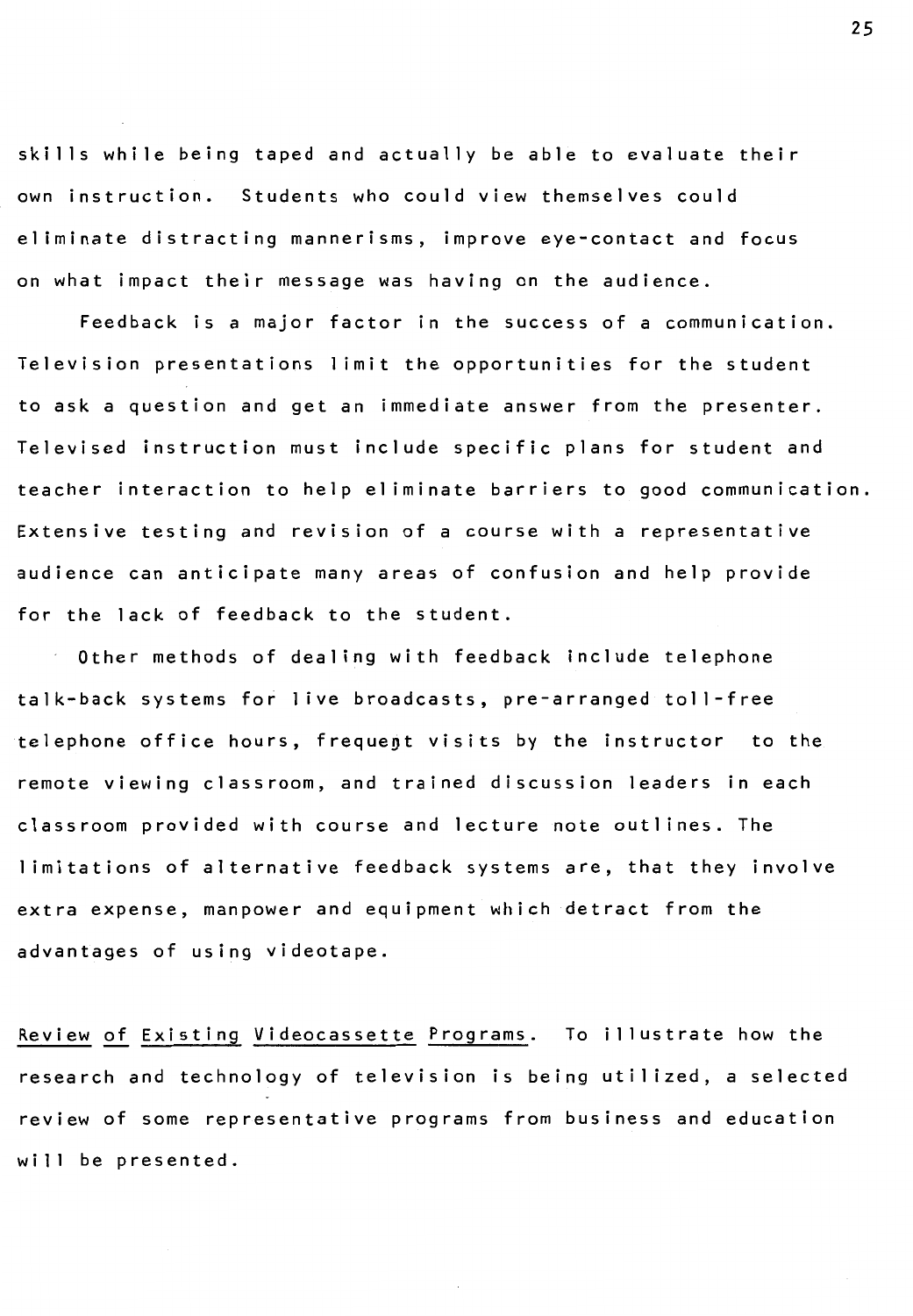A recent study polled the larger American businesses (1600 employees or more) about their use of television for communication and training. The return rate for the questionaire was a little low (16%), but the results and statistics seem to be representative and not too far out of line. Users of television with their own production facilities represented 43% of the respondents. Users of television that hired out their production added up to an additional 13% of the sample. Businesses who used other media for communication and training and used television for advertising or other purposes made up the remaining 44% of the respondents and were labeled as non-users. (Gruebel, 12,p.48)

The users group employed an average of 3.7 full-time people in their video services departments. The programing subjects included training and development as the most common production followed by management communication programs, employee orientation, news and information, promotional/product demonstrations, training and job skills, proficiency upgrading and safety. The average number of programs produced annually totaled eighteen. (Gruebel, 12,p.49)

New equipment purchases tended to be  $3/4$ <sup>11</sup> videocassette recorders and color cameras. Of almost 5,000 recorders owned by the users,  $94\%$  were  $3/4$ <sup>11</sup> and  $6\%$  were  $1/2$ <sup>11</sup> with that group being divided among reel-to-reel, Beta and VHS units. The 3/4" videocassette format was being widely used for production in business and industry in 1978 and the trend seemed to be toward more usage. (Gruebel, 12,p.50)

International Business Machines (IBM) produces about two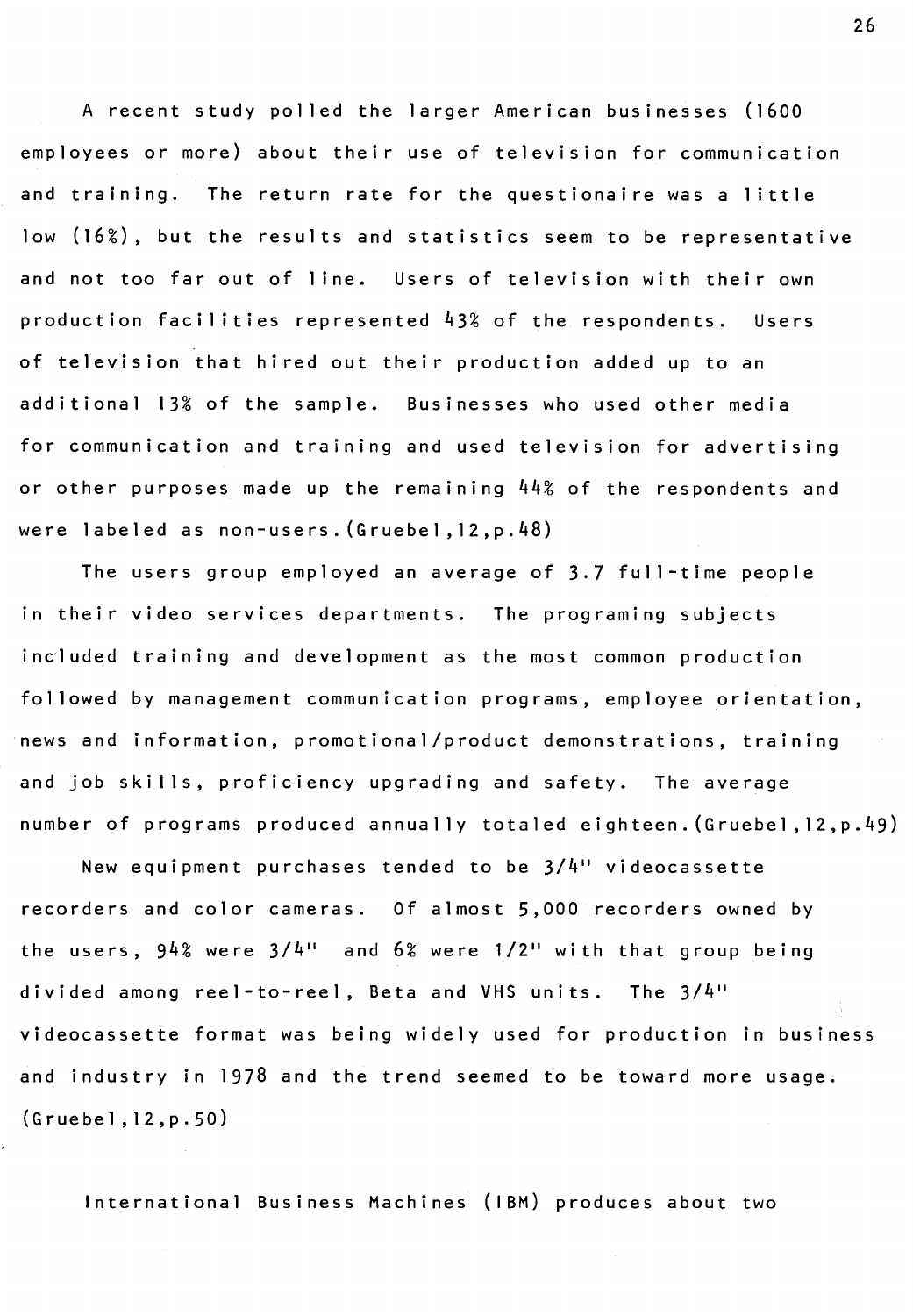hundred videotapes a year for internal distribution. It maintains its own production studio. Programing includes market support, management communications, employee relations and education or training. Programs are short, 10 to 20 minutes in length, and are usually individual presentations, panels or documentary treatments. They are designed to bond together the worldwide organization and the tapes are distributed to over 600 locations. There is much large group viewing, and IBM is interested in the development of large screen projection equipment. Instructional television is used to supplement meetings with accompanying discussion, activity questions and reading.  $(Barwick, l, p.12)$ 

The First National City Bank in New York City had a closedcircuit television system in use in their main bank building. There they produced a company news program that was shown three times daily to the employees. Its purpose was to provide the employees with information useful on the job and in the home. Growing out of this basic news program was the idea to present features on preventive health care. The series began with a program on hypertension and expanded into a nine segment series. Feedback from the medical department indicated that employees were stopping in more frequently for blood-pressure checks and mentioning the health series as their motivation. The management of the bank felt the series justified itself in lower health insurance costs and an improved image of the company with its employees. (Marlow,14.p.28)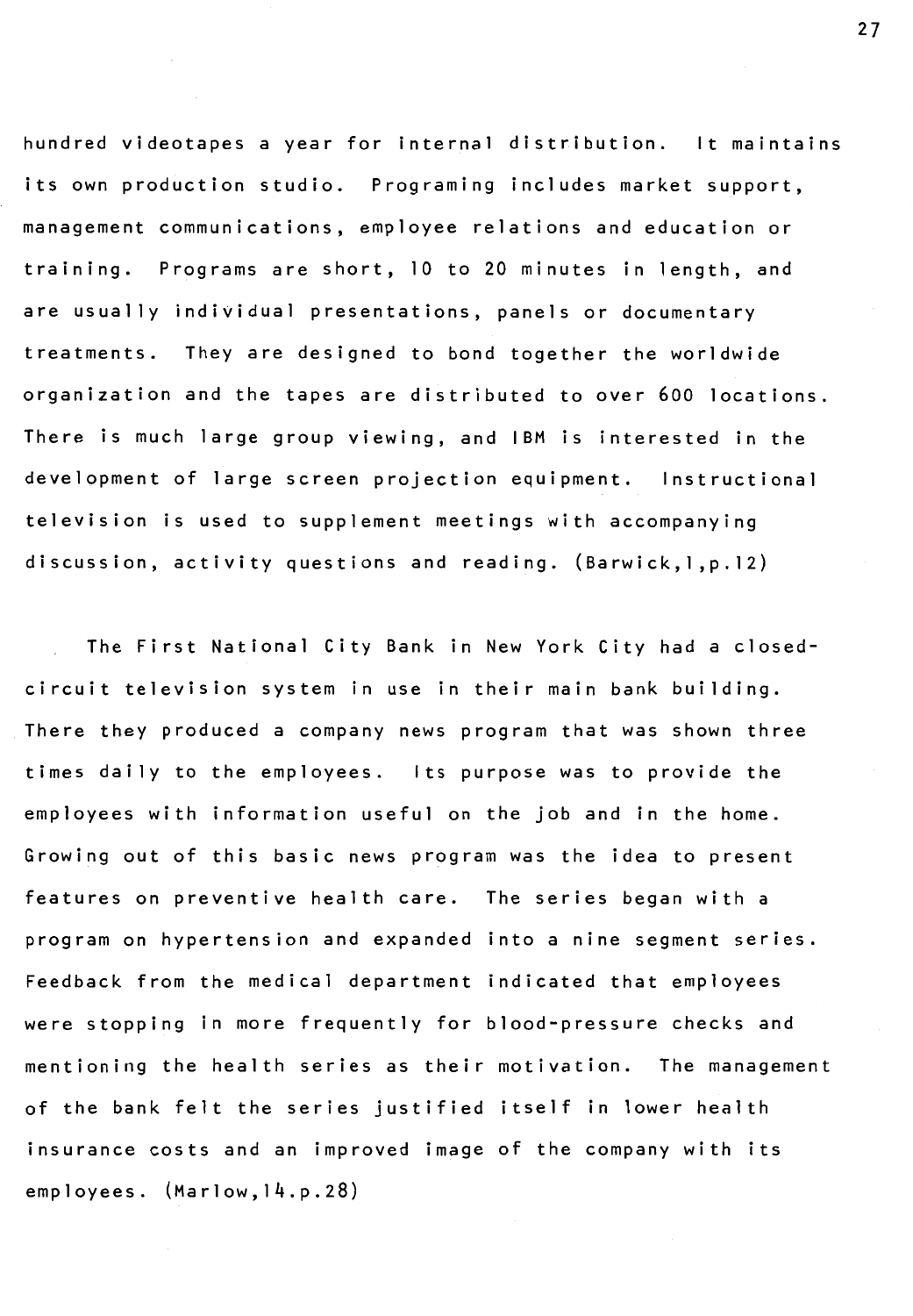A large oil drilling contractor has an unusual video production facility. SEDCO produces an average of 20 training programs/series a year for distribution to its offshore drilling rigs around the world. The content is primarily training for the operation and maintenance of equipment with some entertainment programs also. All production is done on location with a single portable camera and videocassette recorder. Narration and sound mixing facilities are rented when they are needed. The tapes are assembled in the same manner as motion picture film, using A and B roll copies, that are time coded, and computer assembled. This is an example of a cost efficient operation that serves a specific need and audience with very little equipment. (ed. Yuhas, 9, p. 52)

Televised instruction is widely used in American colleges, according to the Higher Education Utilization Study conducted by the Corporation for Public Broadcasting. Most of the colleges returned the questionaire $(94%)$  and the results showed that threequarters of the reporting schools used television. A high percentage **(86%)** of those colleges which were using television offered courses for credit or used television as a supplement to instruction. The mean number of courses offered by television was nine and median was four. On-campus instruction accounted for 44% of the courses and off-campus instruction for 11% of the courses offered for credit. In 1978-1979 nearly half-a-million students were enrolled in 7,000 courses offered on television. (ed. Hitchens,  $10, p.55)$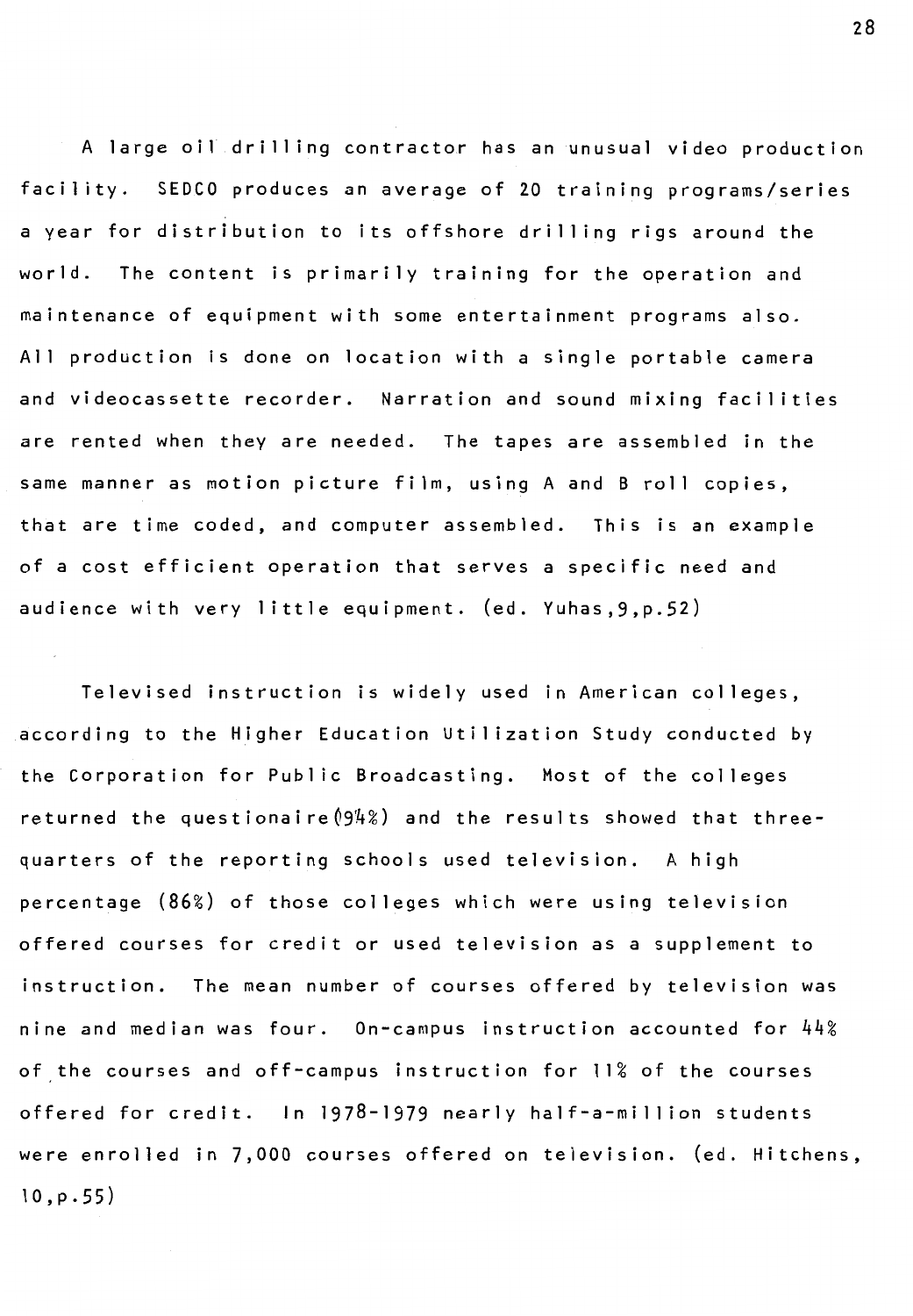The Tele-Tutorial series of videotapes was developed at Iowa State University, Ames, Iowa, to teach basic media skills. The amount of content material in the basic media course had become so large that the students weren't getting enough hands-on experience with the equipment in the laboratory. Seven videotapes were produced using a programmed instruction format that presented to and questioned the student about production processes and equipment operation. The students were encouraged to view the tapes as many times as necessary and then hand in a worksheet as evidence of their efforts. The advantages of using videocassettes for the media skills tapes, included more uniformity of course content across sections and instructors, less set-up time before class meetings, less storage and handling of props for demonstrations, more flexible pacing of instruction for the students since they could view the tapes many times and the close-up viewing of production techniques and demonstrations that was impossible in class.

Evaluation of the videocassettes by the students revealed that the programs should have been shortened to 20 minutes while the pace and presentation style could be faster paced. Plans for future ,productions included reducing some of the program units to single concepts, five to eight minutes long. Students would be directed to specific programs by their results on a pretest so they would only be working on skills that they needed help on. (Volker, 17,p.51)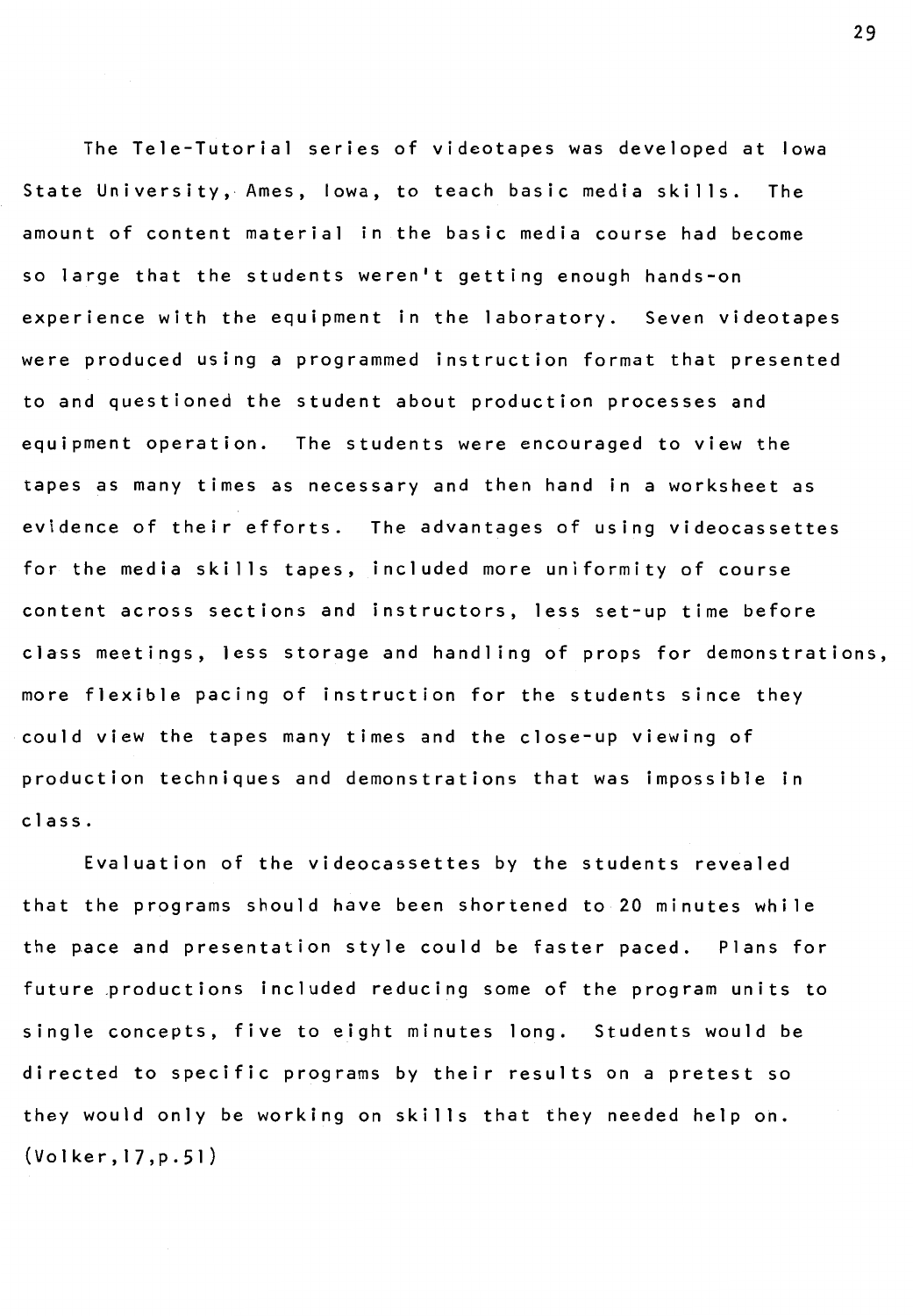The Peoria School of Medicine at the University of Illinois used television to solve their faculty time availability problems and provide more instruction for the students. They wanted to conduct group diagnosis discussions in small groups, but didn't have enough faculty or time to adequately introduce the discussion problem and supervise the discussions. Using a broadcast studio and nine receiving locations, one instructor could efficiently and equally present the case study to the discussion groups. Only one set of materials, x-rays and specimens, needed to be prepared. The materials could be shown as a close-up to each group for more complete viewing of detail by the television camera.

An intercom system connected all the receiver locations with the broadcast facility. If a student had a question about the case they could communicate directly with the presenter and the rest of the groups could benefit from the discussion. This format reduced instructor time and increased the number of diagnosis sessions the students could participate in. (Jesse,13,p.48)

The final program to be reviewed offers a master's degree by videocassette. The University of Massachusetts offers a full master's degree program in computer and electrical engineering by a home study course that is mailed or delivered by courier to the student. A few campus visits are required for evaluation of the student's progress. The student has a week to view the tape before sending it back. This allows the student maximum flexibility for business trip interruptions, repeated viewings, fewer missed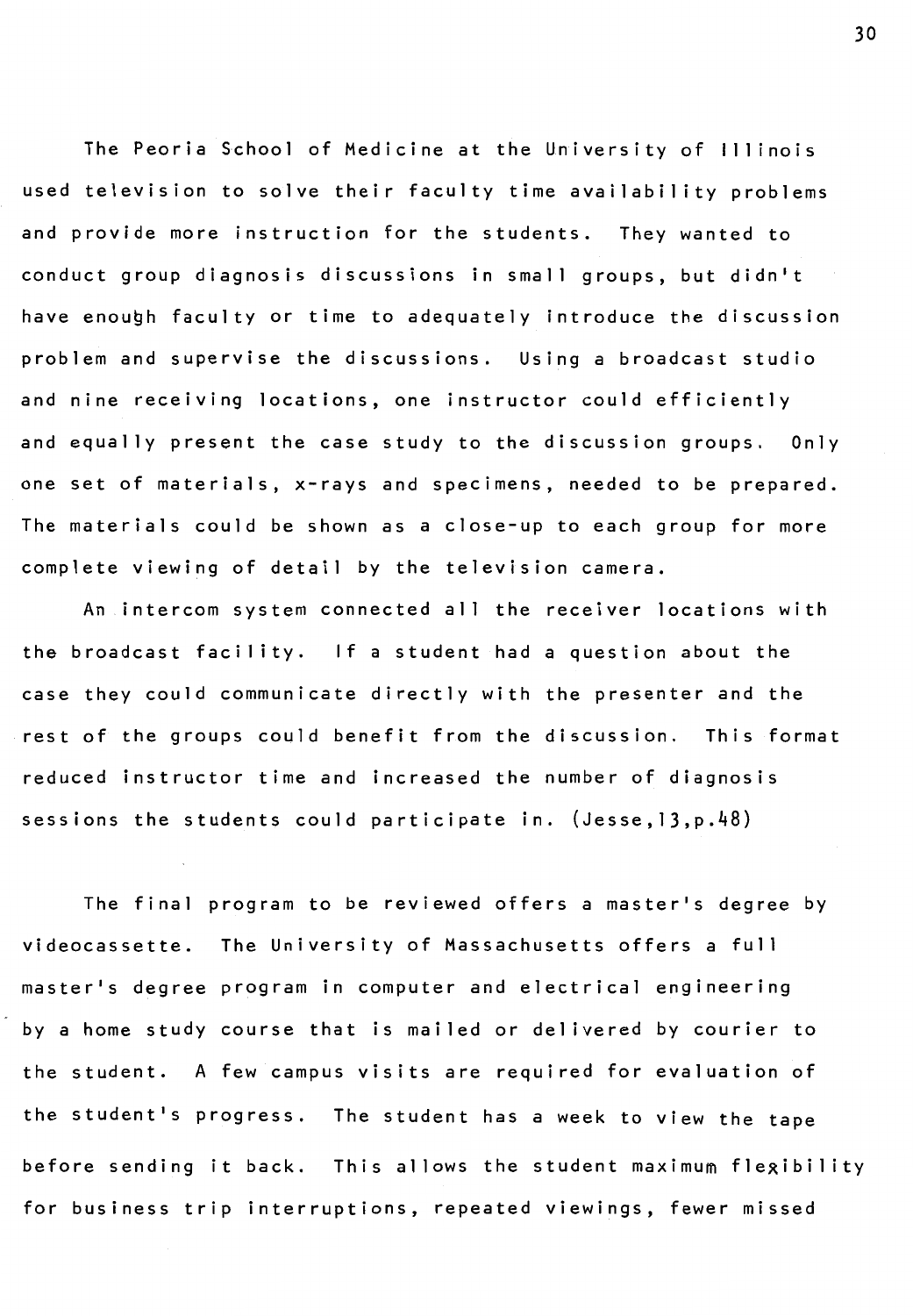classes and no work conflicts. The videotapes are produced during actual on-campus classes and include student questions and responses. On-site tutors are available to answer any questions the student might have. Companies often sponsor or pay for the course work and provide release time at work for students to view the tapes. Some instructors prepare their notes and have printed copies to accompany the tapes. The program promotes the engineering school by getting it exposure in the professional field with engineers. (Scott, 16,p. 16)

Business Applications. There are many possible applications and uses for videocassettes in continuing education. In any situation where business needs to train or re-train an employee to benefit the company, the employee, or both: a continuing education program can help. From the employee's point of view, he heeds to understand the health and insurance benefits that are provided, or be aware of self-help programs offered by the company. Technical skills and procedures that are common to several jobs in a company would benefit from videocassette presentation, since the instructors time can be more efficiently utilized using television. The company could present programs promoting better health habits such as regular check-ups, exercise, diet and the warning signs of serious illness and broadcast them during coffee breaks and lunch hours. New policies, changes or annual reports could be introduced to the employees by a company closed-circuit channel. Those countless memos that all lookalike and gather dust on bulletin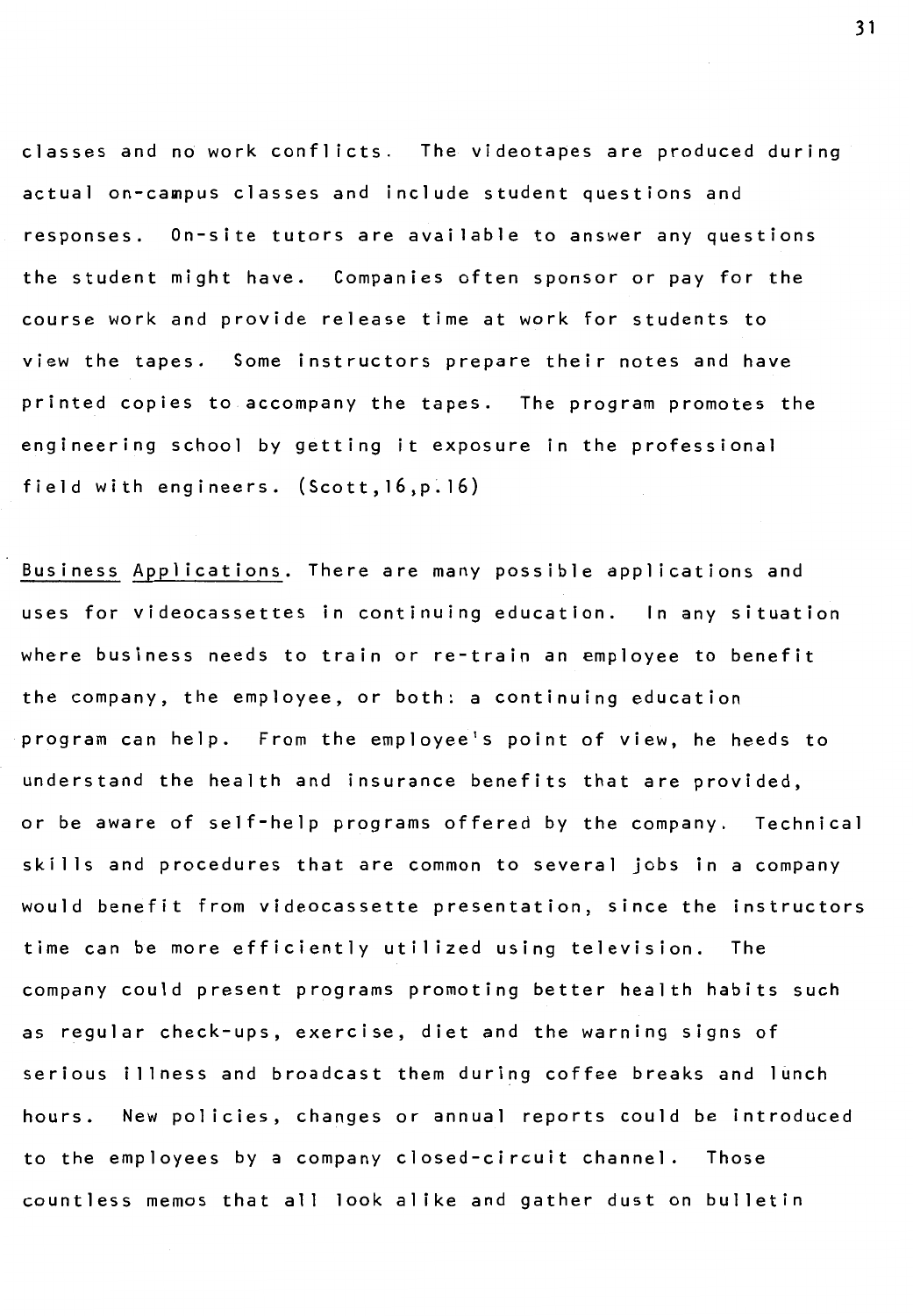boards, might get more attention if presented on television in a news show format.

Many companies use videocassette technology in their current training programs, however a broader application might help solve their communication problems. Consider, the problems of an advertising novelty company located in Iowa. The nature of their products and services requires a personal visit to the customer by their area sales representatives. That salesman's effectiveness is going to affect his own company and the business he is selling to. Advertising novelties has become more than pens and matchbooks with the company's name on them. Many businesses give away baseball caps, cowboy hats, jackets, calendars, cooking utensils, calculators, and other items as premiums in appreciation of their customer's order.

The training of the salesmen is of great improtance to the success of this novelty business. Effective sales techniques are important skills to learn, but the salesman must be familiar with the novelty company's production capabilities before he makes promises he can't keep. Presently the company has a new employee orientation that includes using videocassettes while role-playing a sales situation. Often thats the last contact for training with that salesman for months. The turnover of area representatives is very high. Many times a new employee is hired and works for months before they have a chance to attend the company orientation program.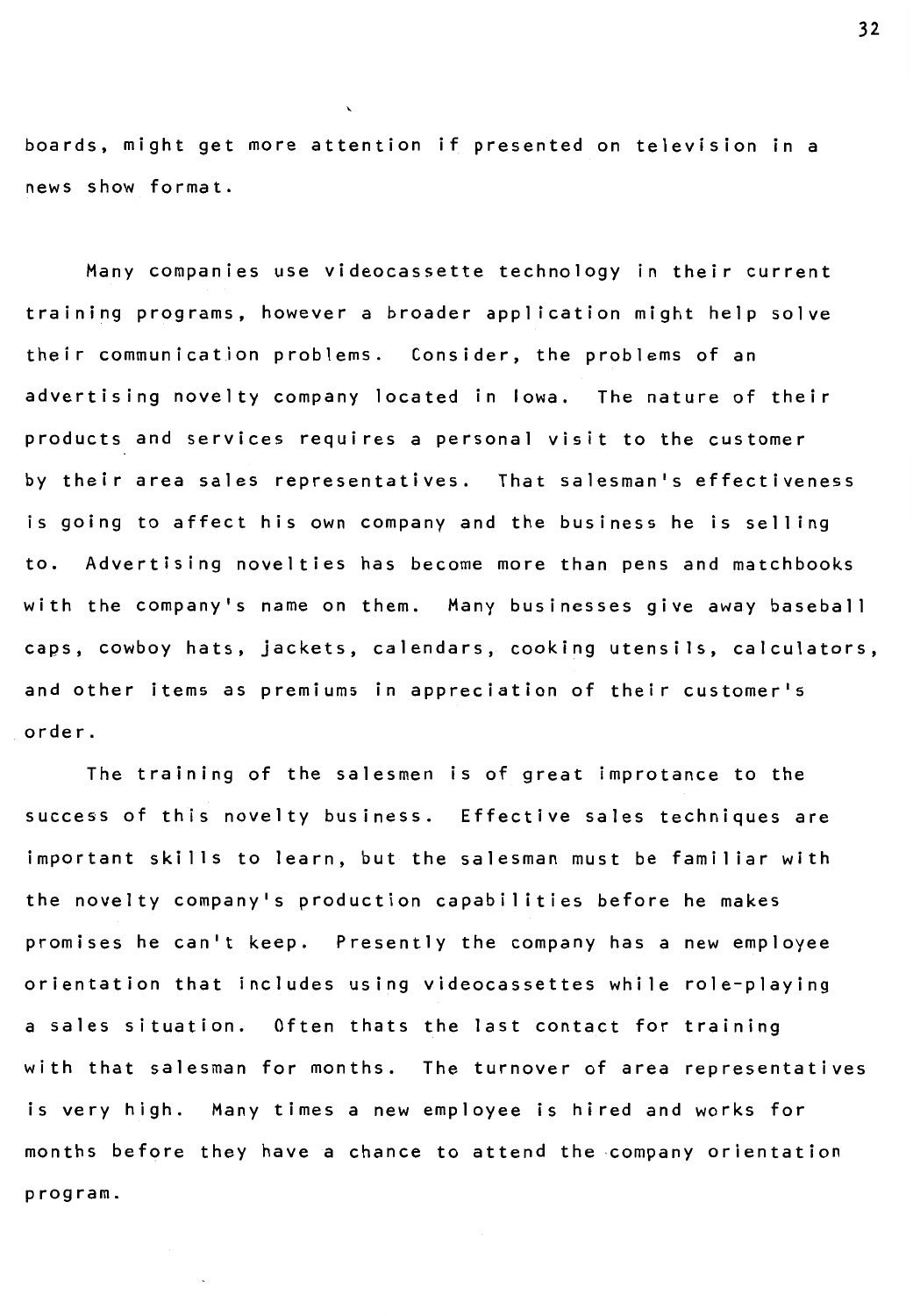The problem is the communication with and the training of these area representatives. Videocassettes could close this gap between the salesmen and the company. Some programs that would aid communications would include, new product previews, sales techniques, evaluating the clients market in order to tailor the product for his specific needs, interviews with home office personnel that the salesman deals with on the phone, sales tips from district managers, tax tips for the salesmen, video tours of the plant production areas, or of a particular production process for the salesman and the customer, video reports from new product conventions, and any other program which would help the salesman relate to the company and be more effective.

 $\mathbf{r}$ 

Programs could be developed to sell directly to the customer with the salesman supplementing the presentation with samples. The objective of such programs would be to reduce personnel turnover. Every salesman that leaves the company takes customers with him, and keeps other clients from being adequately served while a new person is being hired and trained. The videocassette programs could make the salesman more effective, increasing his commission, and reducing his job frustration, and improving his retention. A personalized approach on the programs from the home office might make the viewer feel 1 ike he belonged more with that company in effect he would identify with that company. Videocassette programs would cut down on valuable travel time to the home office for area representatives for training, orientation and product briefings.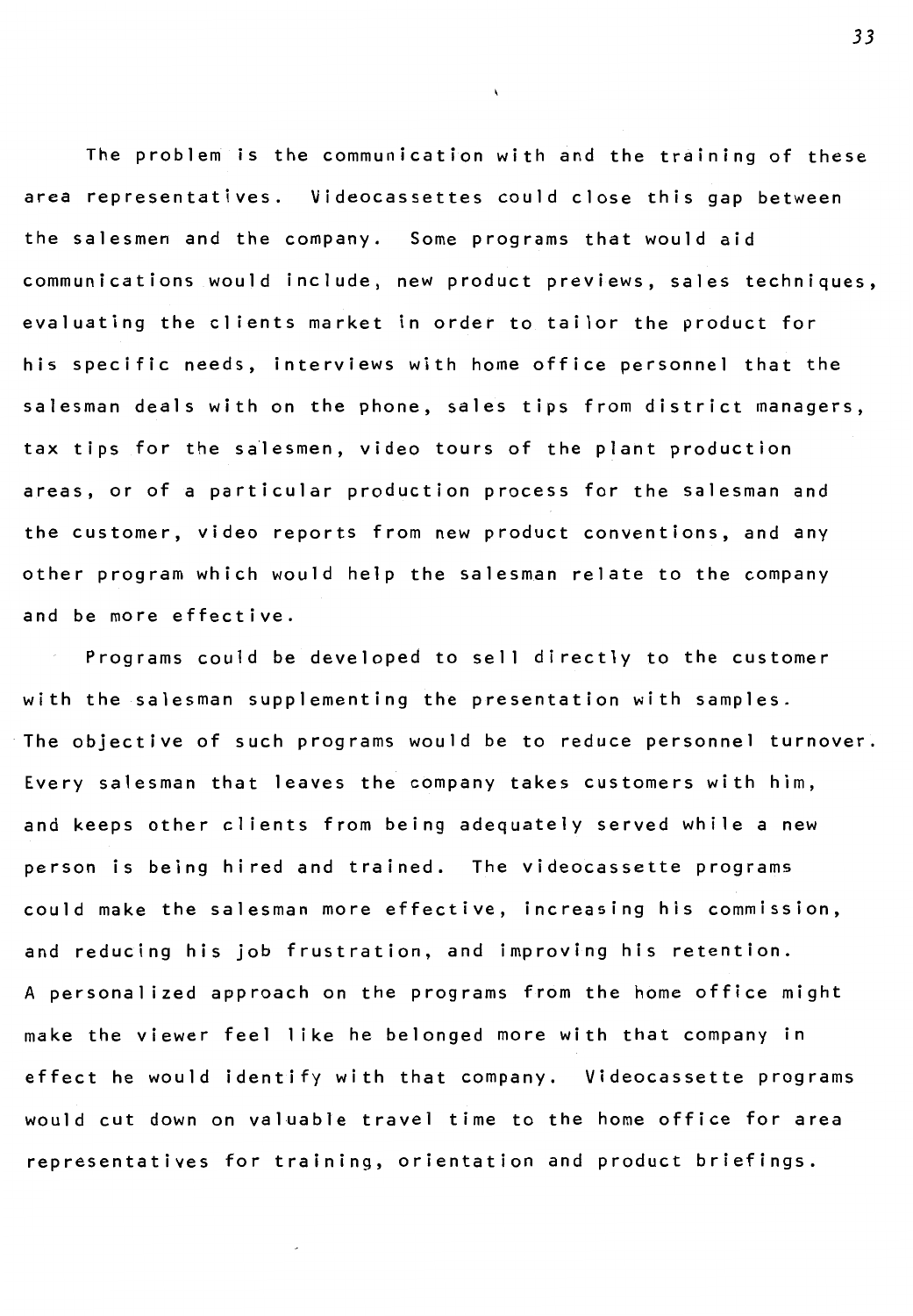Educational Applications. Teachers have pursued continuing education through advanced degree work during the summer months. Not all teachers have been able to attend summer sessions and that has resulted in university extension courses being offered at remote locations. There are several problems with these two options. Iowa's winter weather inhibits travel even to remote locations for classes. The courses offered depend upon the demand for the course at the remote sites, and not every teacher needs the courses being offered. The universities have some difficulty in persuading enough faculty members to teach at remote sites and that also limits the course offerings for extension courses. Transportation costs for attendees and instructors are rising and becoming a factor to consider when taking a course.

An alternative to high transportation costs and 1 imited course offerings could be solved through the emerging communications technology and the small format videocassette. A workshop or college course on videocassette could be sent to a remote site by courier or through the mail. Once there it could be scheduled for group and individual viewing. The accompanying facilitator's guide and course outline would help provide answers to questions, references for expanded study and continuity from one session to another. Periodic visits by a representative of the college or the instructor, would help to monitor progress in the programs such as evaluations and to answer student questions.

There are many possible advantages to courses by videocassette. They include convenience, reduced travel and travel time, the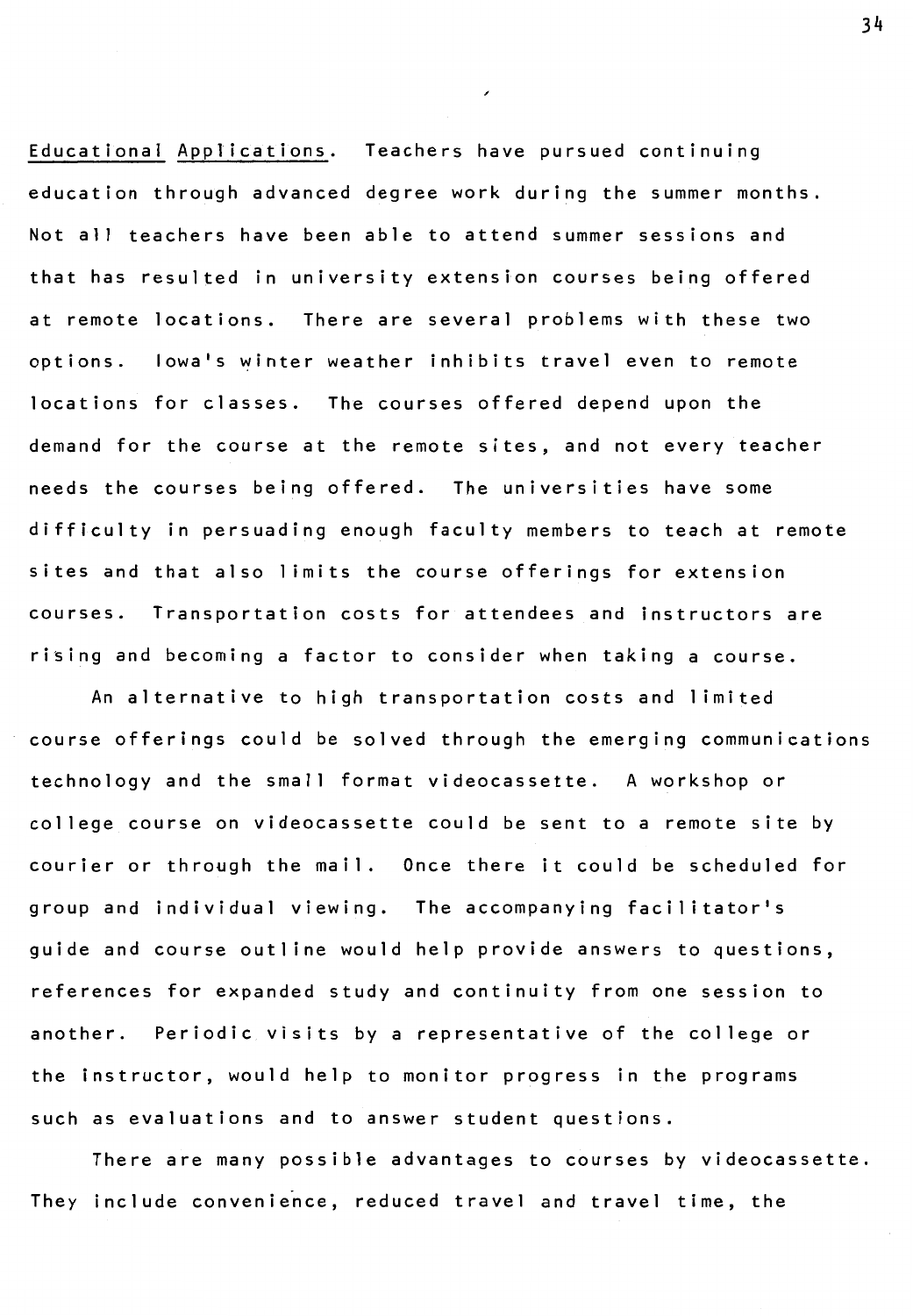the opportunity for repeated viewings of the course, smaller class sizes would still make it feasible to offer courses at more sites, more courses could be offered, and instructors might not be as hesitant to prepare courses for extension if they didn't have to travel as much.

Continuing education using videocassettes would also be an opportunity to offer single-concept workshops with the specific objective of improving all aspects of classroom teaching. Some possible subjects might be, discipline in the classroom, improving course structure and delivery, integrating media effectively, using new media, evaluation techniques, dealing with changing roles, parent-teacher relations and conferences, new content and methods in specific subject areas and any other subject that would be of an interest and help to teachers.

The demand for extension courses from a university reveals that during a two-year period, four regular semesters and two summer sessions, the university conducted an average of 37 courses in 20 Iowa cities to 727 students at a cost of \$50,000 each semester. (Appendix B) The costs included instructor salaries, transportation, lodging, instructional materials and meals. The demand figures for one small university illustrate two trends. The demand for remote extension courses is increasing and the costs are rising even faster. Higher education is going to have less money to hire instructors, as a result remote courses either must be dropped or a more cost effective way to present them be found.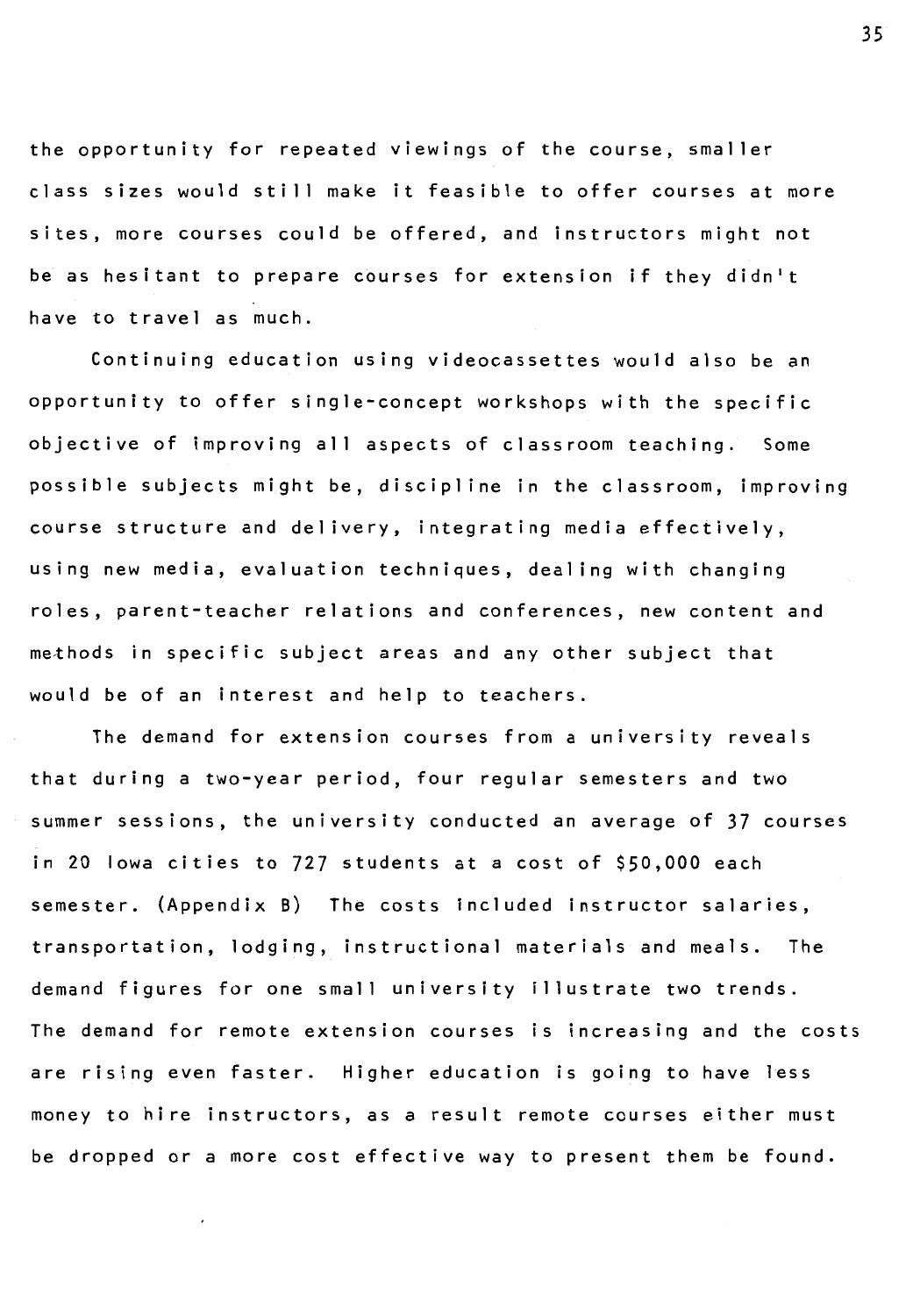The videocassette could meet this need for courses that have a high demand such as required courses at the graduate level, or the human relations course for classroom teachers required by many state education departments.

Summary. The demand for continuing education increases faster than educations ability to fill the need. The videocassette is becoming a cost effective way to present courses in great demand by business and education. Adherence to a communication model and sound production planning principles in conjucntion with a valid testing program, will result in an effective presentation on videocassette.

The future will include more choices open to the television viewer. Cabletelevision, local access channels, video-text, and even satellite antenna systems will provide alternatives to stagnant commercial broadcasting. People will be regarding their television sets as valuable information sources and will have the additional flexibility of videocassette recorders and videodisc as they become more common. In effect the delivery system for communications of a wide variety will exist and the burden will be on education to develop the software to help Americans adjust to change in a technological society.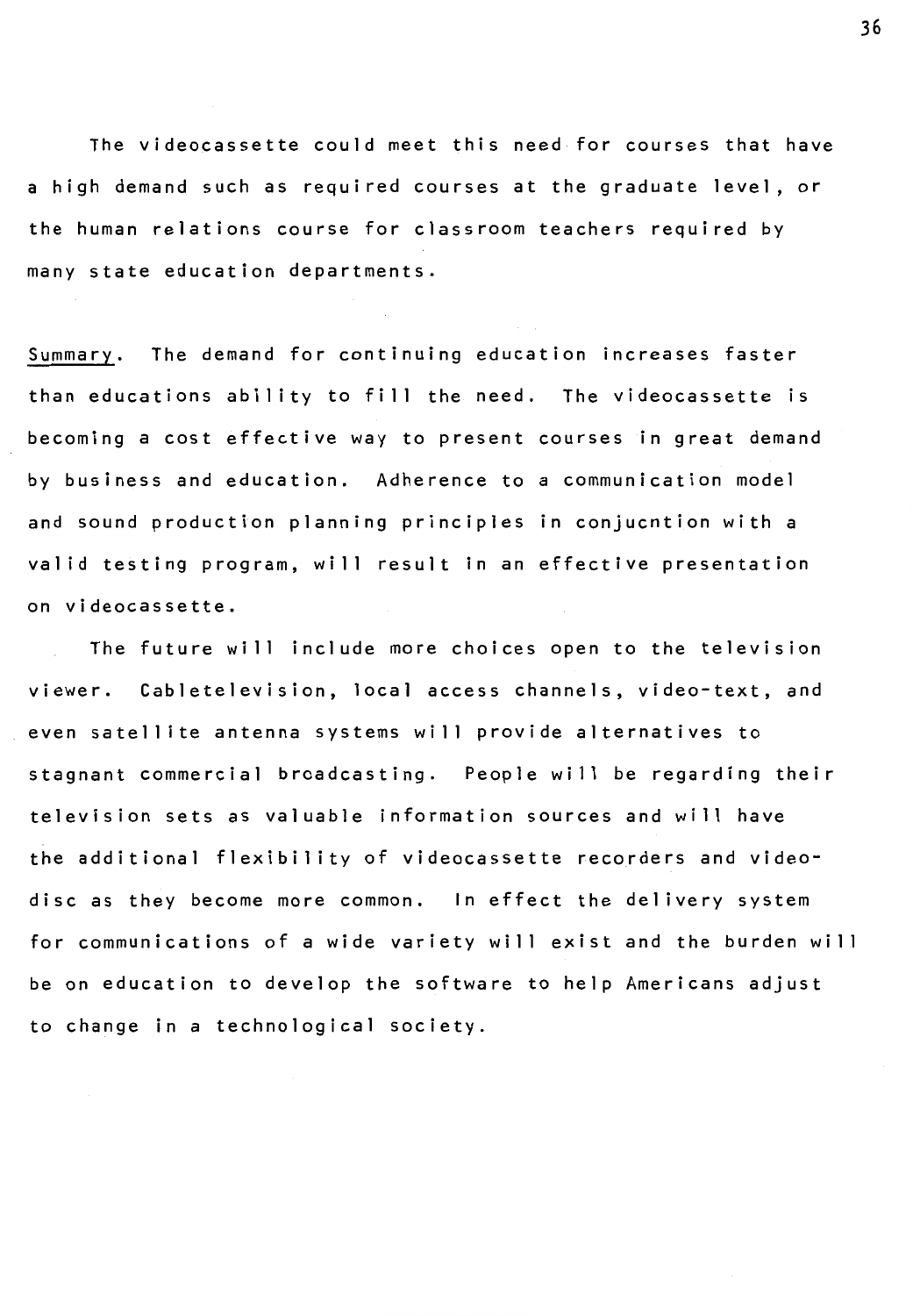#### BIBLIOGRAPHY

- 1. Barwick, John H. and Krantz, Stewart. The complete videocassette users guide. White Plains, New York, Knowledge Industry Publications, 1973.
- 2. Beachner, Anna M. Teachers need choices,too. School Media Quarterly, 1973,1,197-200.
- 3. Blakely, W. To serve the public interest. Syracuse, New York, Syracuse University Press, 1979.
- 4. Charney, Nicolas. How to start a videomagazine.Videography, 1979, 12, 26-30.
- 5. Chu, Godwin C. and Schramm, Wilbur. Learning from television. Washington, NAEB, 1975.
- 6. Crow, Mary Lynn. Teaching on television. University of Texas, Arlington, Faculty Development Resource Center, 1977.
- 7. Diamond, Robert M. <u>A guide to instructional television</u>. New York, McGraw-Hill, 1964.
- 8. Edelfelt, Roy A. and Johnson, Margo. Rethinking <mark>in-service</mark> education. Washington,D.C., National Education Association of the United States, 1975.
- 9. (ed.) Yuhas. Doing it themselves. Audio-Visual Communications,  $1980, 4, 52.$
- **<sup>1</sup>**0 (ed.) Hitchens. CPB surveys use of TV in higher education. Instructional Innovator, 1980, l, 35.
- 11. Gordon, George N. Educational Television. New York, The Center for Applied Research in Education INC. 1965.
- 12. Gruebel, Jerold. Use of television by business and industry for communication and training. Educational Technology, 1979,  $4, 48 - 51.$
- 13. Jesse, William A. The correct diagnosis. Audio-Visual Communications,  $1980, 4, 47-49$ .
- 14. Marlow, Eugene. Preventive health care via-TV. Educational Broadcasting,  $1974$ ,  $4$ ,  $28$ .
- 15. Meaney,John W. Televised College Courses. New York, McGraw-Hill, 1968.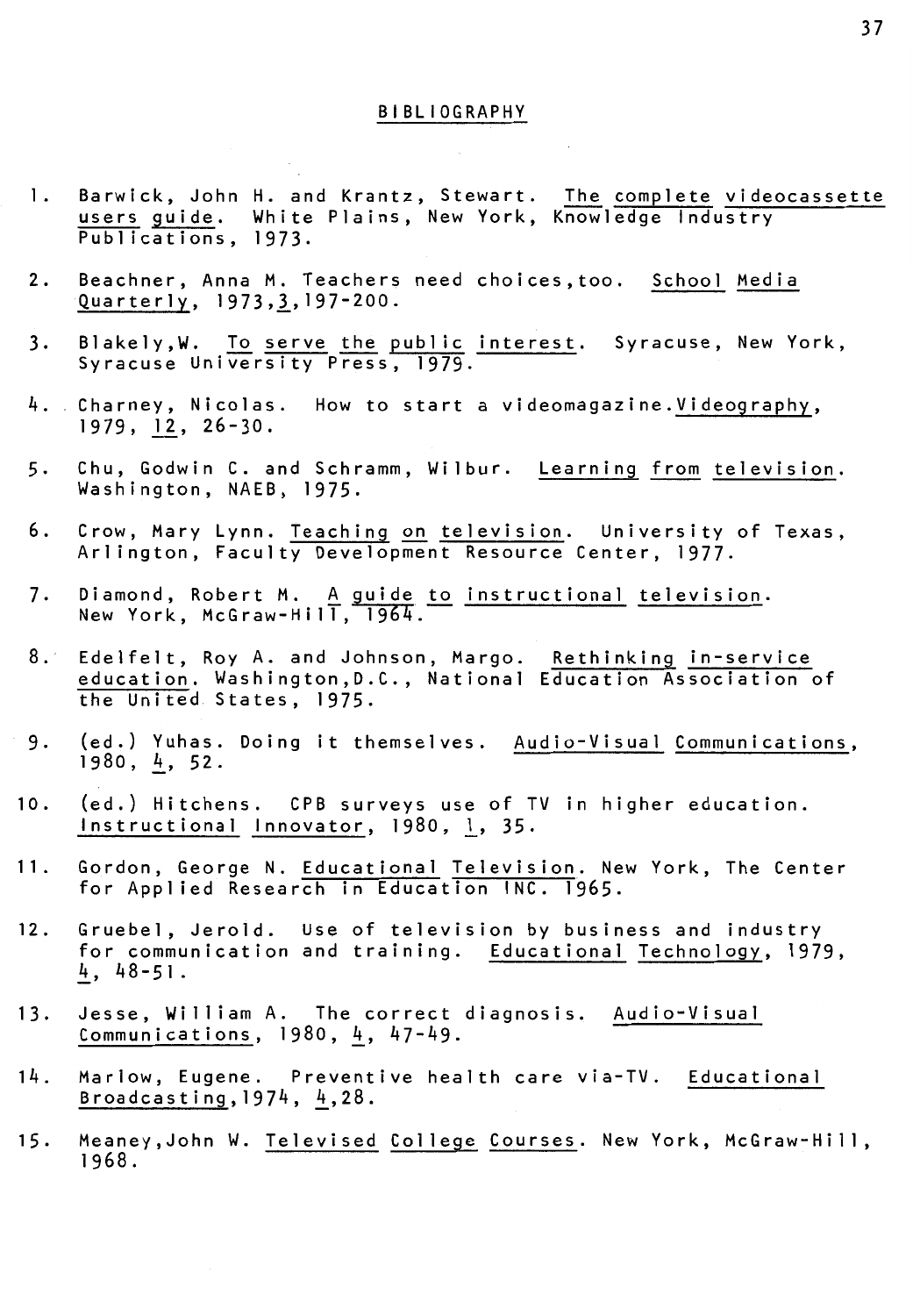16. Scott, Donald E. Get a masterls degree on the job. Audiovisual Instruction, 1979, <u>8</u>,16-17.

 $\overline{\phantom{a}}$ 

- 17. Volker, roger and Simonson,Michael. Progrmmed videocassettes for self-instruction in media. Audiovisual lnstruction,1975,
- 18. Wood, Donald N. and Wylie, Donald G. Educational telecommunications. Belmont, California, Wadsworth, 1977.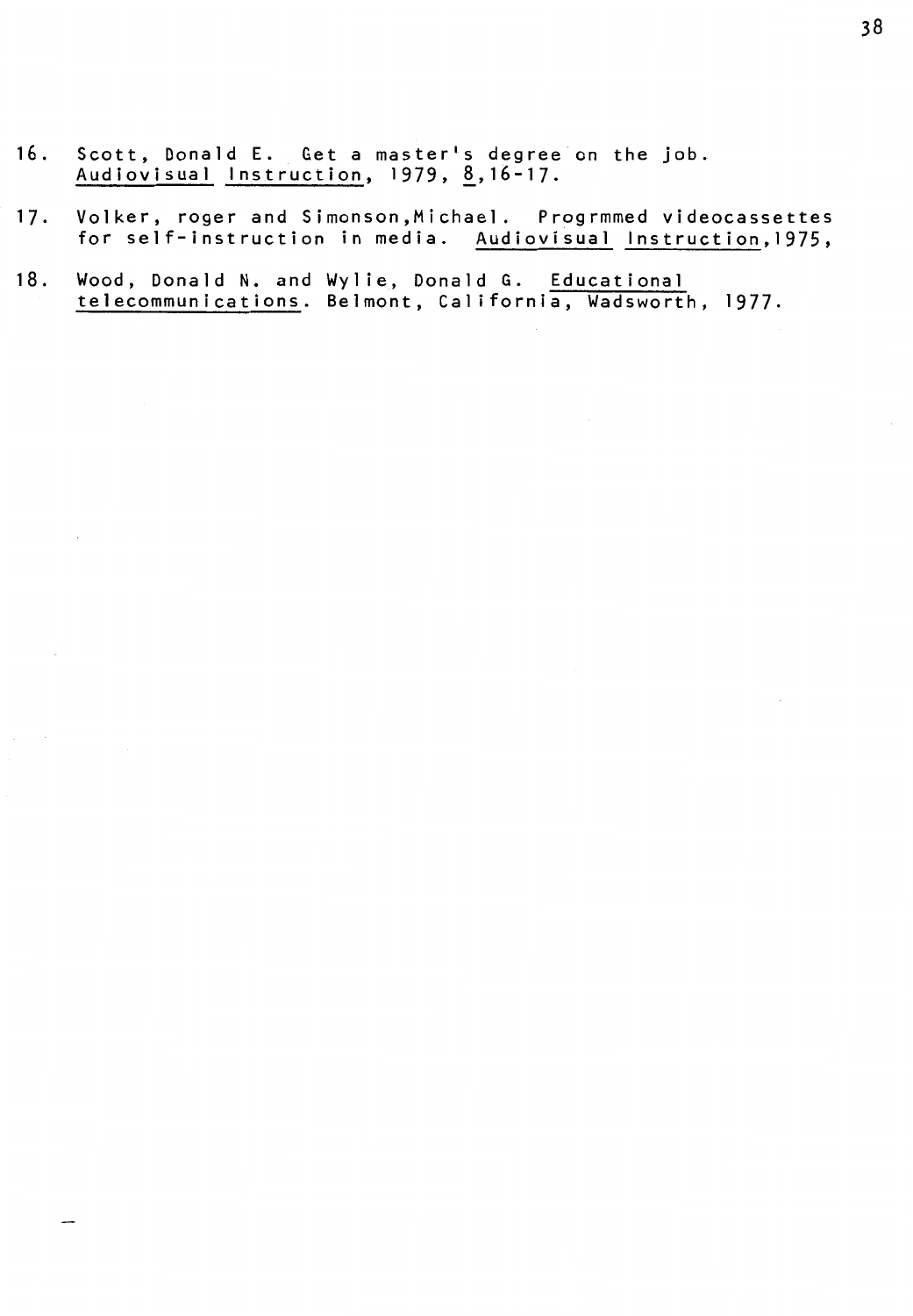## Append ix A



**NATIONAL SCHOOL BOARDS ASSOCIATION** 

1055 Thomes Jefferson Street, N.W., Suite 600, Washington, D.C. 20007 / (202) 337-7666

July 3, 1980

Mr. Roger A. Kueter Associate Professor Department of Curriculum and Instruction University of Northern Iowa Cedar Falls, Iowa 50613

Dear Mr. Kueter:

Thank you for your interest in The School Leader's Videojournal.

Because plans are going forward to refine and improve the product to render it as useful as possible to its users, NSBA is delaying the launching of regular issueing of the videojournal. Consequently, we cannot provide you with additional information about this service at the present time.

We very much appreciate your interest in NSBA.

Sincerely,

Lee VanBremen Assistant Executive Director

LVB:kr

Enc.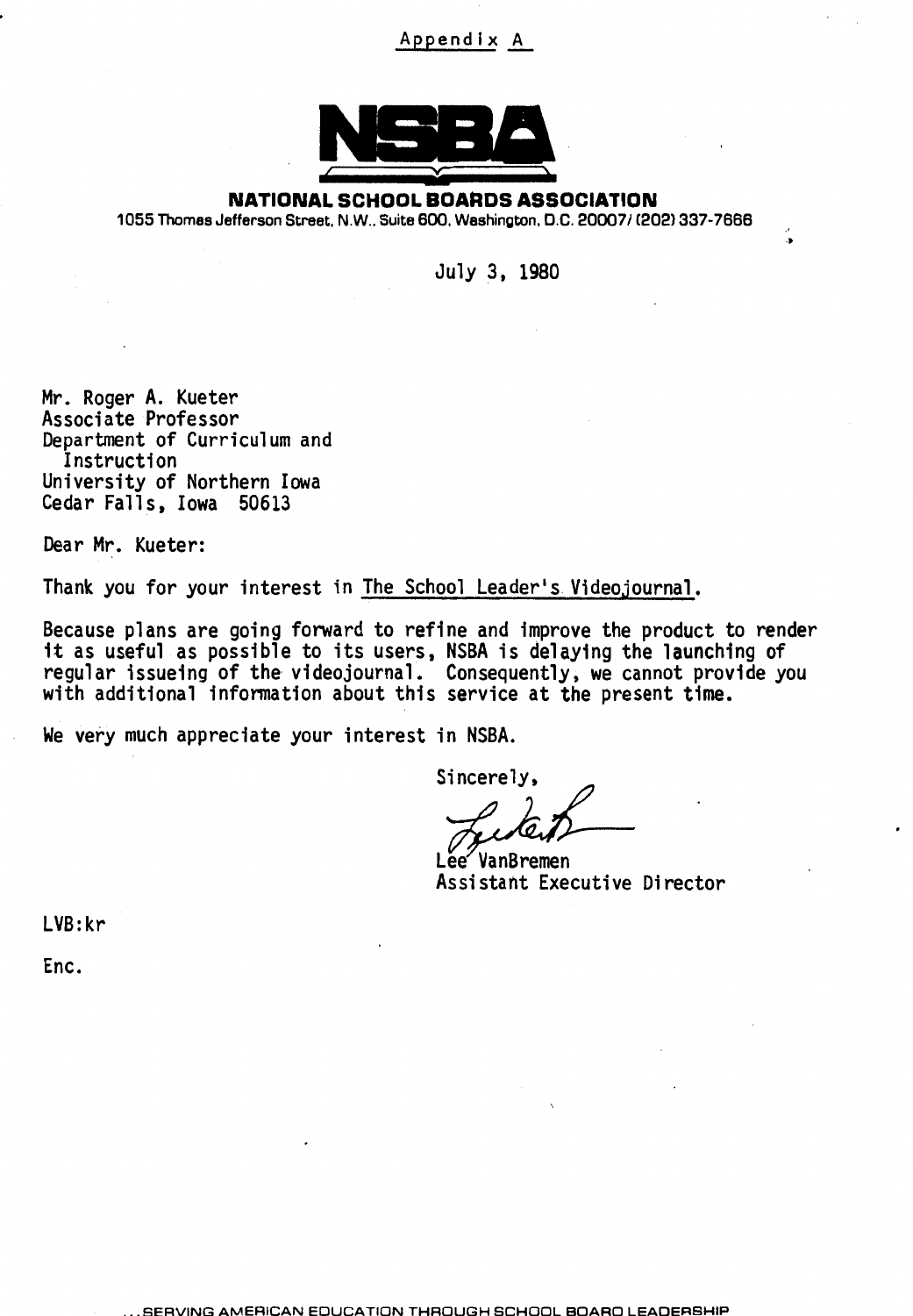### Appendix A



~partment of Curriculum and Instruction REA 319 273-2167

June 27, 1980

Producer, The School Leaders' Videojournal National School Boards Association 1005 Thomas Jefferson Street, N.W. Washington, D.C. 20007

Sir:

Your recent advertisement for the <u>Videojournal</u> was routed to me by a colleague who knows of my interest in such developments. I have anticipated the produc-<br>tion of a videomagazine in education for some time.

I am an instructional developer/media instructor at the University of Northern Iowa. New developments in communications are of a special interest to me. Your enterprise is the first education videojournal to my knowledge in the country.

I am very interested in any further printed materials you have which might deal with the projected fonnat of your videojournal or with infonnation about the target audience. I would be willing to pay for postage or duplication costs of any printed material you could send me.

Sincerely,

Roger A. Kueter Associate Professor

RAK:bb